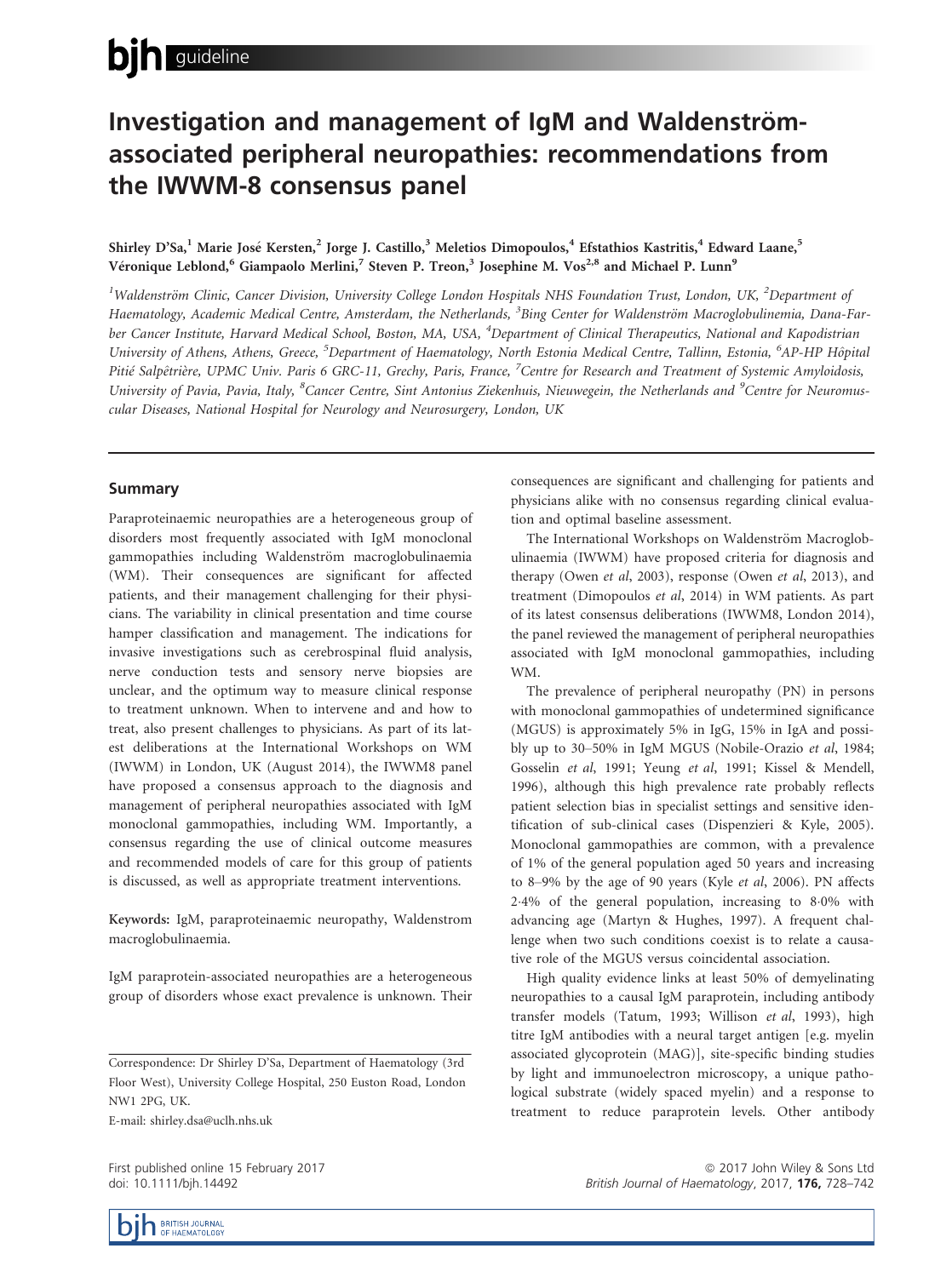targets have been proposed and identified in a small number of cases (for example the gangliosides GM1 and GD1b and sulphatide), and more are postulated.

The presence of a neuropathy alone is not a justification for treatment, but steady progression with accumulating disability should prompt action. There is little evidence to recommend specific therapies (Rajabally, 2011); outcomes of clinical trials are hampered by few appropriate participants for trial inclusion, their heterogeneity and use of ordinal multi-item composite outcome measures that lack reliability, validity and responsiveness (DeVellis, 2006; Merkies et al, 2012).

## Diagnostic evaluation

### General work-up

We first present the broad concepts of diagnostic evaluation, before discussing specifics relating to each diagnosis below.

Neurological evaluation of a PN accompanied by a paraprotein is best achieved with parallel investigation into the nature of the IgM monoclonal gammopathy (Table I). In this document, the use of the terms IgM MGUS, asymptomatic WM and symptomatic WM are based on the clinicopathological definition of WM according to the consensus panel recommendations from the Second IWWM (Owen et al, 2003). A history and examination delineates the important clinical features of the PN and are key to subsequent management (Table II). It is important to identify alternative causes of neuropathy, such as diabetes, nutritional deficiencies and alcohol, connective tissue disease, drugs (the majority are axonal, rather than demyelinating) or pre-existent hereditary neuropathy. The nature of the symptoms, speed of onset, clinical course, rate of change and effect on functional abilities, involvement of motor, sensory or autonomic systems helps to hone in on a differential diagnosis. The conclusions from these investigations, based on discussion between a haematologist and neurologist, will help to establish whether the PN is related to the monoclonal gammopathy and whether there is a need for treatment.

#### Nerve conduction tests and electromyography

Electrical tests, including nerve conduction studies (NCS) and electromyography (EMG), are an extension of the clinical examination and characterise the nature, pattern and extent of nerve damage. Evidence for demyelination and/or axonal damage should be determined by standard criteria (American Academy of Neurology AIDS Task Force 1991). Features indicative of axonal and demyelinating neuropathy are shown in Table III.

Electrophysiological features associated with IgM-associated PN include symmetrical reduction of conduction velocities; more severe sensory than motor involvement; disproportionately prolonged distal motor latency (DML) and absent sural potentials. Partial motor conduction block and marked distal compound muscle action potential dispersion are rare (Force, 2006). Specific features of the different paraprotein-associated neuropathies are delineated below in each section.

It is important to provide a question or have a discussion with the neurophysiologist when requesting NCS so that the examination can be tailored for maximal yield. The presence of some (but not all) cardiac pacemakers

Table I. Work up for monoclonal gammopathy.

| History                                                        | Examination          | Investigations                                                                                                                        |
|----------------------------------------------------------------|----------------------|---------------------------------------------------------------------------------------------------------------------------------------|
| Assessment of wellbeing and performance status                 | Lymphadenopathy      | Full blood count                                                                                                                      |
| Fatigue                                                        | Hepatosplenomegaly   | Renal function                                                                                                                        |
| Weight loss                                                    | Macroglossia         | Liver function                                                                                                                        |
| Fevers                                                         | Postural hypotension | Bone chemistry                                                                                                                        |
| Infections                                                     |                      | $B_2$ microglobulin                                                                                                                   |
| Symptoms of hyperviscosity                                     |                      | Lactate dehydrogenase                                                                                                                 |
| Clinical manifestations of cryoglobulinemia such as purpura,   |                      | NT-proBNP                                                                                                                             |
| digital ischaemia, arthralgia, fever, Raynaud phenomenon       |                      | Cryoglobulin testing                                                                                                                  |
| Clinical manifestations of AL amyloidosis, such as unexplained |                      | Serum free light chains                                                                                                               |
| cardiac failure, gut dysmotility, purpura                      |                      | <b>SPEP</b>                                                                                                                           |
|                                                                |                      | Immunofixation                                                                                                                        |
|                                                                |                      | HIV serology                                                                                                                          |
|                                                                |                      | Hepatitis B and C serology                                                                                                            |
|                                                                |                      | Urinalysis including UPEP                                                                                                             |
|                                                                |                      | Bone marrow cytology, biopsy (with Congo red stain<br>if suspicion of amyloid) and MYD88 L265P detection<br>CT chest, abdomen, pelvis |

CT, computed tomography; HIV, human immunodeficiency virus; NT-proBNP, N-terminal pro b-type natriuretic peptide; SPEP, serum protein electrophoresis; UPEP, urine protein electrophoresis.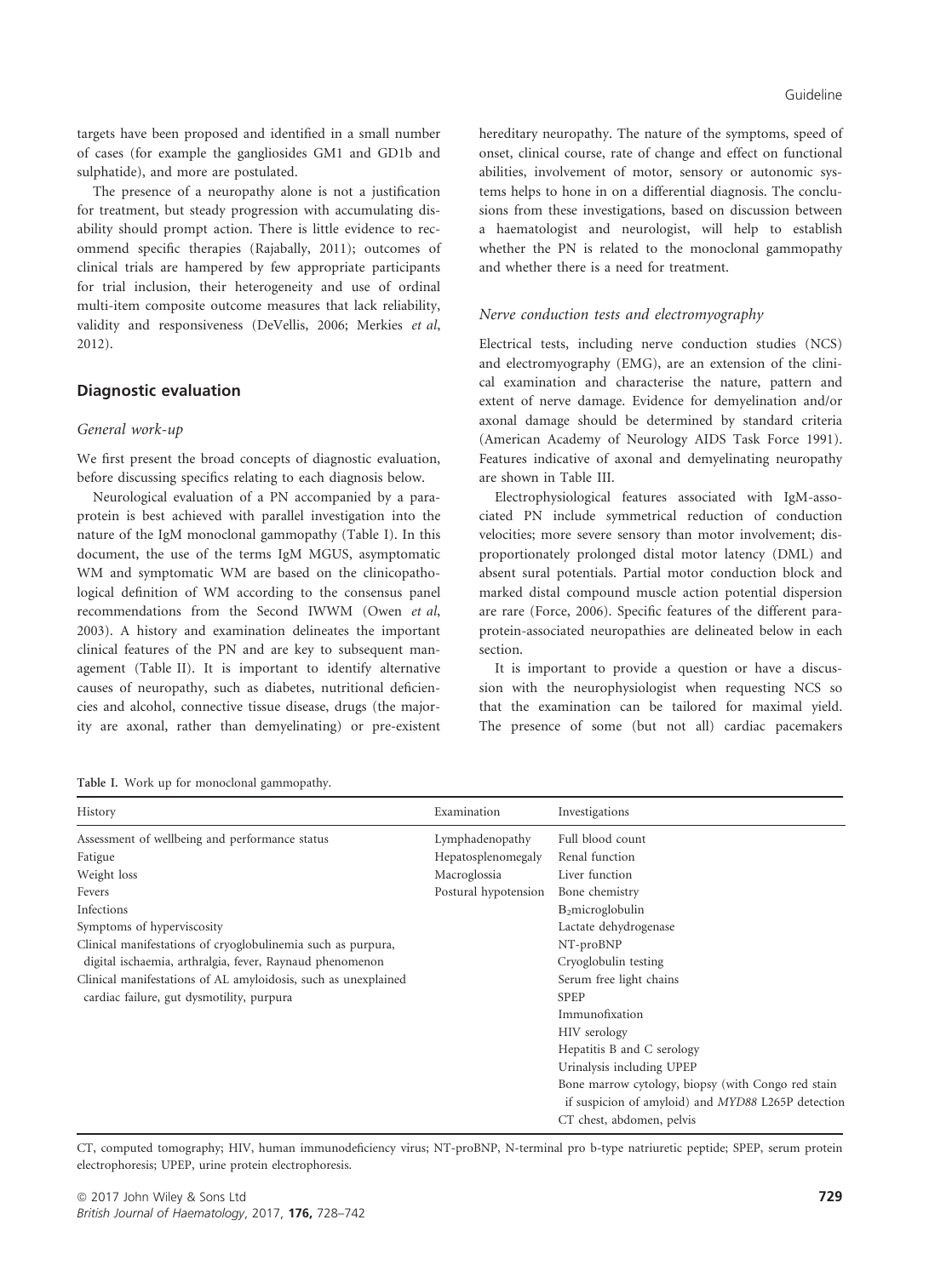# Guideline

#### Table II. Work up of the peripheral neuropathy.

| History                                          | Examination                    | Investigations                                                 |
|--------------------------------------------------|--------------------------------|----------------------------------------------------------------|
| Duration of symptoms                             | Full examination of peripheral | Serum B12 and folate                                           |
|                                                  | and central nervous system     | HbA1C                                                          |
| Clinical course (relapsing/remitting/monophasic) | Wasting                        | Anti-MAG antibodies                                            |
| Rate of progression                              | Fasciculation                  | Anti-ganglioside antibodies (GQ1b, GM1, GD1a, GD1b,<br>SGPG    |
| Sensory/motor predominance                       |                                | VEGF if POEMS is suspected                                     |
| Topographic distribution (symmetry/distal/       |                                | Enzyme immunoassay or Indirect immunofluorescence assay        |
| proximal/ multifocal/cranial nerve involvement)  |                                | for suspected Lyme disease                                     |
|                                                  |                                | Appropriate neuroimaging to rule out infiltration if suspected |
| Ataxia                                           |                                | Nerve conduction studies/electromyography                      |
| Falls                                            |                                | CSF examination for protein including immunofixation           |
| Postural dizziness                               |                                | CSF examination for cells including cytology,                  |
|                                                  |                                | immunophenotyping and molecular studies                        |
|                                                  |                                | Nerve biopsy if indicated                                      |

CSF, cerebrospinal fluid; MAG, myelin associated glycoprotein; POEMS, polyneuropathy, organomegaly, endocrinopathy, monoclonal plasma cell disorder, skin changes; VEGF, vascular endothelial growth factor.

|  |  |  |  |  |  |  |  | Table III. Typical nerve conduction study abnormalities seen with axonal loss or demyelination. |
|--|--|--|--|--|--|--|--|-------------------------------------------------------------------------------------------------|
|--|--|--|--|--|--|--|--|-------------------------------------------------------------------------------------------------|

|                                      | Axonal loss                                   | Demyelination                                                  |
|--------------------------------------|-----------------------------------------------|----------------------------------------------------------------|
| Sensory responses                    | Small or absent                               | Small or absent                                                |
| Distal motor latency                 | Normal or slightly prolonged                  | Prolonged                                                      |
| CMAP amplitude                       | Small                                         | Normal (reduced if conduction<br>block or temporal dispersion) |
| Conduction block/temporal dispersion | Not present (responses may disperse slightly) | Present                                                        |
| Motor conduction velocity            | Normal or slightly reduced                    | Notably reduced                                                |
| F waves minimum latency              | Normal or slightly prolonged                  | Significantly prolonged                                        |

CMAP, compound muscle action potential.

may contraindicate NCS, as life-threatening events can be triggered by an external voltage applied in close proximity to an implantable cardioverter/defibrillator device. Clarification by the patient's cardiologist will be useful in this case. Anticoagulants are associated with a risk of intramuscular haematoma with EMG needling; anticoagulants might need to be suspended prior to an examination.

# Recommendations

- Neurophysiological testing is recommended where a neuropathy is identified on clinical examination to clarify the nature of the neuropathy and expand or curtail investigation.
- Specific clinical questions should be included in the request for neurophysiological studies to allow for appropriate modifications by the neurophysiologist during testing.
- The results of neurophysiological testing should be assessed in conjunction with the clinical picture and the haematological context (MGUS, asymptomatic, symptomatic WM) in order for meaningful and practical conclusions to be drawn.

 Appropriate steps should be taken to minimise the risk to the patient on anticoagulants or with a pacemaker or implantable defibrillator.

# Cerebrospinal fluid (CSF) examination

CSF protein (normal range usually  $0.15-0.45$  g/l) is significantly elevated  $(>1.0 \text{ g/l})$  in up to 80% of demyelinating paraproteinaemic neuropathies (Notermans et al, 2000). In these cases, the mechanism is most likely to be antibody-mediated attack. In cases, of painful patchy nerve dysfunction or progressive involvement of nerve roots suggestive of infiltration, where an asymmetrical or mononeuritis multiplex pattern is seen, infiltration of the peripheral nerves rather than a humoral mechanism is likely. If neurolymphomatosis (invasion of peripheral nerves by lymphoma) is suspected, and biopsy of possibly affected nerves is often not feasible, a lumbar puncture for CSF examination combined with appropriate imaging [positron emission tomography/computed tomography and/or gadolinium-enhanced magnetic resonance imaging] may help to confirm the diagnosis (Shaikh et al, 2015).

If the clinical examination is in keeping with central nervous system (CNS) disease, evidence for malignancy should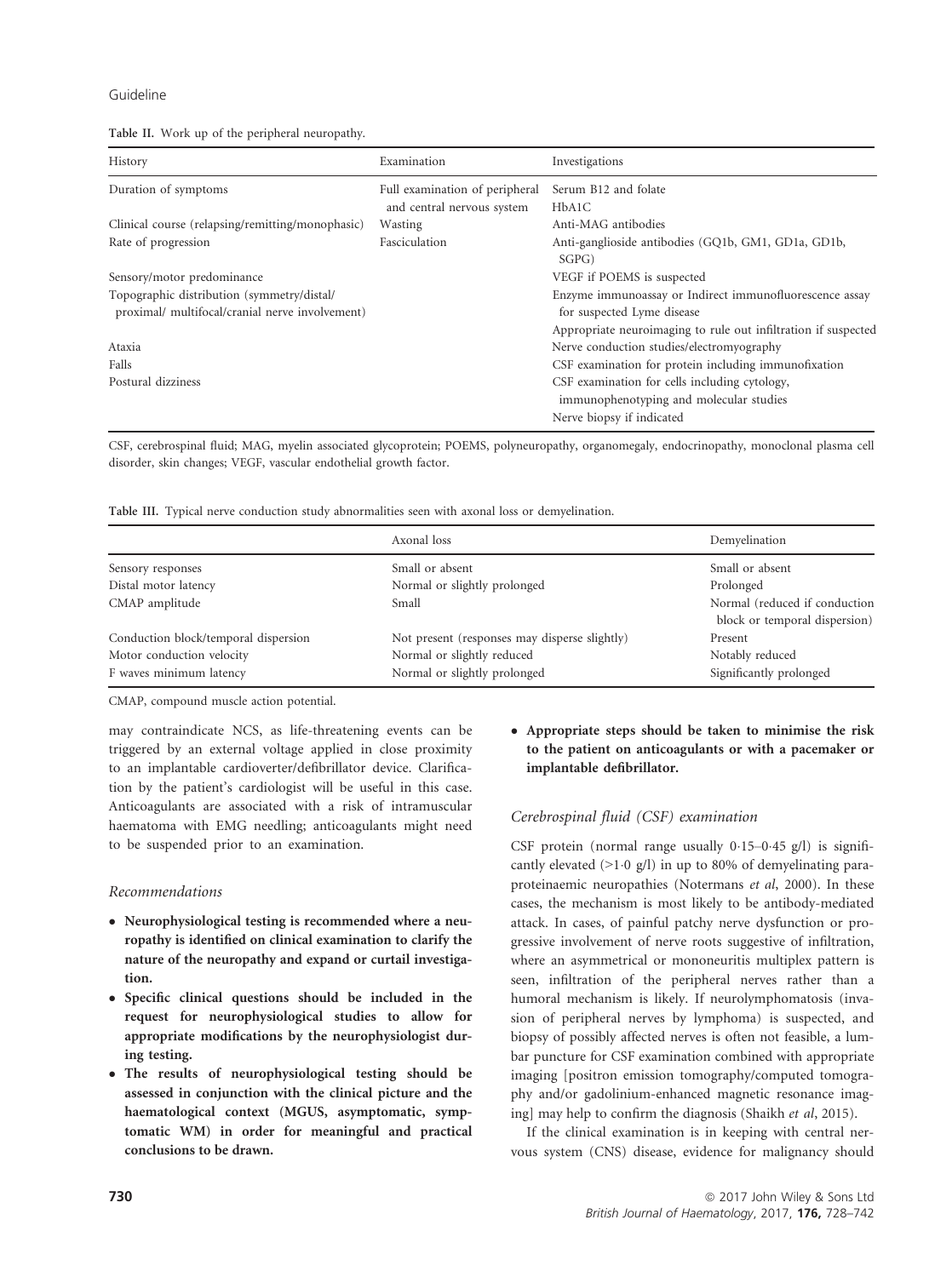be sought by immunocytology, flow cytometry, molecular studies and immunofixation of the CSF or vitreous fluid. Using polymerase chain reaction analysis of CSF or vitreous fluid, IGH rearrangement studies to amplify the CDR-3 region of the IGH (Hegde et al, 2005) a neoplastic proliferation of lymphocytes, with a unique variable/diversity/joining (VDJ) arrangement will result in a single sharp band on agarose gel. Detection of MYD88 L265P in CSF has been shown to be helpful in the confirmation of CNS involvement by WM (Bing-Neel syndrome) (Poulain et al, 2014; Frustaci et al, 2016). A single large volume (10 ml) CSF sample will have a 50% chance of identifying pathological cells; three serial 10 ml samples increases the pick-up rate to about 90% (Glantz et al, 1998).

A false-positive CSF result may occur if a CSF sample is contaminated by peripheral blood lymphocytes due to active systemic lymphoma. The presence of numerous red blood cells in the CSF provides a clue to this possibility. It is important to interpret the cytology results in the context of the protein studies to clarify the likelihood of blood contamination.

## Recommendations

- In cases of demyelinating neuropathy, although not mandatory, examination of the CSF supports the diagnosis if the protein is raised and other biochemical constituents are normal, or if immunofixation is positive.
- When the clinical work-up is inconclusive, and a malignant meningitis or invasion of the CNS is suspected, (repeated) examination of the CSF is indicated for examination of cellular constituents.
- If cellular material is identified, then cytological examination, immunophenotyping and molecular studies are indicated to characterize the cellular population.

#### Nerve biopsy

The indications for nerve biopsy are limited. Sensory nerve biopsies are associated with a permanent sensory deficit and a 10–20% risk of post-biopsy pain.

However, if a comprehensive clinical work up fails to identify the cause of a progressive and debilitating PN, and amyloidosis, vasculitis or direct nervous system invasion is suspected, a sensory nerve biopsy is recommended, in a centre with appropriate surgical and analytical experience. In suspected amyloidosis, alternative sites, such as bone marrow, abdominal fat or rectum, should be explored first. Where histological evidence for amyloid has been found in other tissues and the clinical and neurophysiological characteristics of the PN are compatible with amyloidosis, a nerve biopsy is not required.

Congo red staining identifies amyloid, which can be further sub-classified by immunohistochemistry (Thomas & King, 1974) or mass spectrometry (Klein et al, 2011) to identify immunoglobulin light chain or familial types, e.g., transthyretin. In case of suspected lymphomatous infiltration of peripheral nerves, immunohistochemical staining for monoclonal B cell surface markers is mandatory, although the diagnostic yield is often low due to the small sample size.

#### Recommendations

- The indications for nerve biopsy are limited.
- Where a comprehensive systemic work up has failed to identify a cause and there remains a suspicion of amyloid, vasculitis or direct cellular invasion, in atypical cases unresponsive to treatment, or progressive, debilitating conditions, a sensory nerve biopsy may be indicated.
- The risk-benefit ratio of carrying out the biopsy needs to be carefully weighed; if the procedure is likely to alter the course of management, it should be performed.
- The need for a nerve biopsy should be ratified by a neurologist with a specialist interest in PN and carried out at a centre with relevant expertise.

#### Skin biopsies

Full thickness skin biopsy samples may be useful for histological confirmation of a small fibre neuropathy. The procedural risks are low, and complications are rare. However, epidermal nerve fibre density is abnormally decreased in only two-thirds of patients with small fibre neuropathy (Periquet et al, 1999). Dermal fibre analysis is evolving in usefulness for demonstrating IgM deposits on myelinated nerve fibres (Lauria et al, 2006), but this remains in development.

#### Recommendations

• Skin biopsy is not routinely recommended. A normal skin biopsy does not rule out a small fibre neuropathy and the test rarely provides information that alters the management of the patient.

#### Imaging

MRI should be performed prior to a diagnostic lumbar puncture (LP) for CSF analysis, as false-positive leptomeningeal enhancement may result from LP-related meningeal irritation.

Targeted MR sequences with or without gadolinium enhancement are indicated in cases of suspected neural compression, leptomeningeal or radicular infiltration (Keraliya et al, 2015) or where peripheral nervous system and CNS features are present. Focal neurological signs of motor, sensory or higher function are indicative of possible brain involvement visualised as parenchymal lesions on MRI images, the so called Bing-Neel syndrome (Castillo et al, 2016). Progressive root or cranial nerve involvement,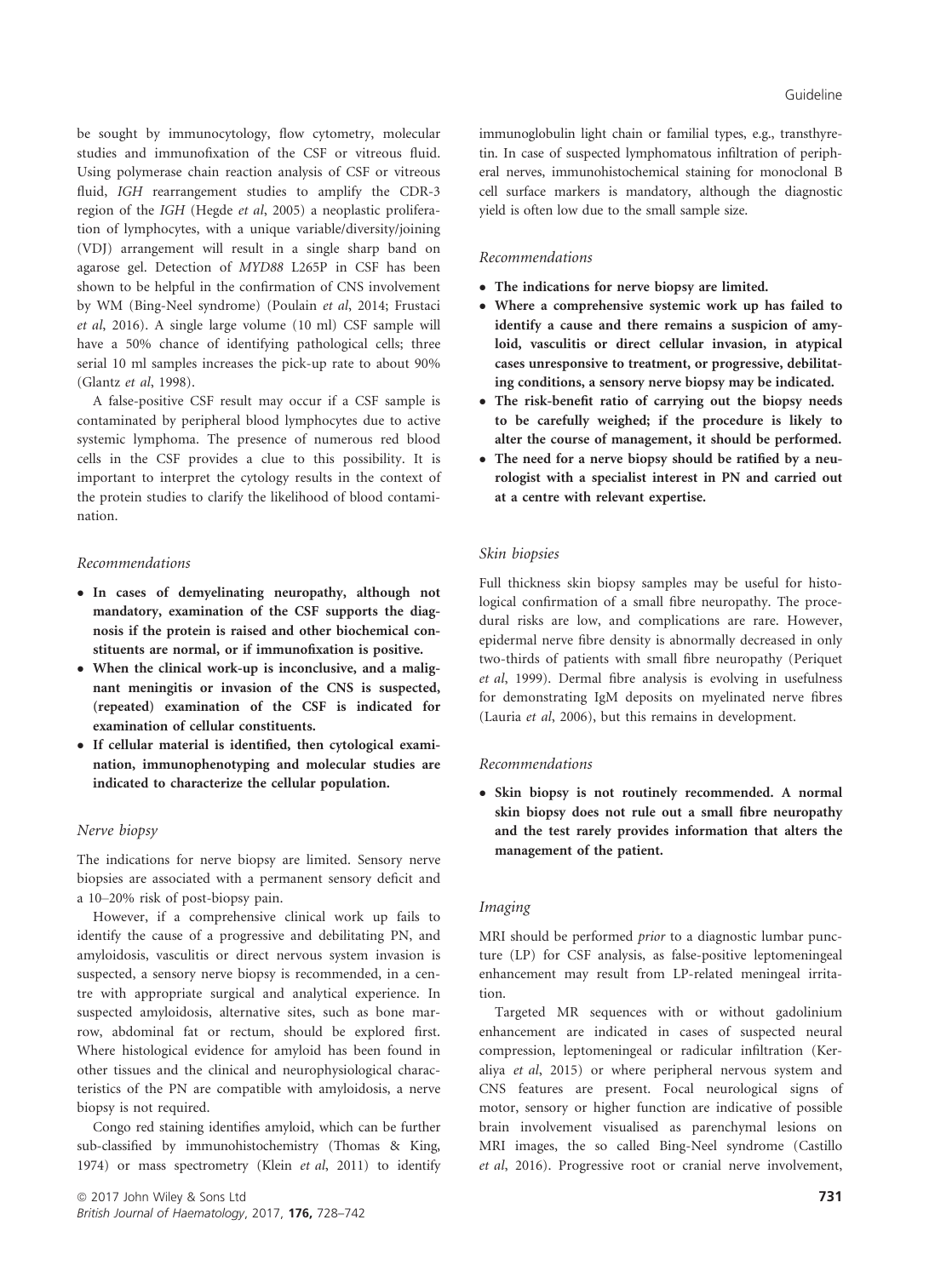# Guideline

radicular pain or symptoms of meningism are indicative of meningeal involvement and may be identified by leptomeningeal, subependymal or dural enhancement, or cranial nerve enlargement and enhancement. Spinal MRI can reveal enhancing intradural soft tissue, thickening and enhancement of nerve roots and leptomeninges (Haldorsen et al, 2011). Lymphomatous infiltration of individual nerves, spinal roots, cranial nerves or plexi is characterised by nodular or diffuse thickening of nerves, which usually enhance with contrast (Grisariu et al, 2010). Ultrasound scanning can identify focal and more extensive thickened nerves in the distal limbs, but has no other differentiating ability.

# Recommendations

- MRI of the neuraxis should be performed prior to lumbar puncture to avoid false positive meningeal enhancement.
- Prior discussion of likely sites of involvement with an experienced neuroradiologist will ensure that the correct sequences of the correct anatomical area are performed with appropriate Gadolinium enhancement.
- MRI, CT and ultrasound have little ability to differentiate the nature of individual nerve lesions but can target diagnostic biopsies.

# Clinical phenotypes and their treatment

The paraprotein-associated neuropathies fall into a number of identifiable clinical groups, in which the paraprotein is considered causal. Where a causal association is suspected, the following statements can act as a useful guide and are adapted from European Federation of Neurological Societies/ Peripheral Nerve Society Guideline on management of paraproteinemic demyelinating neuropathies (Force, 2006):

- In the presence of an IgM MGUS or WM and high titres of anti-MAG antibodies, a causal relationship between the paraprotein and a demyelinating PN is highly probable (high quality evidence).
- An IgM paraprotein with high titres of IgM antibodies to other neural antigens (such as GD1a, GD1b, GM2) and a slowly progressive predominantly distal neuropathy may be causally associated (low quality evidence).
- An IgM paraprotein with a high titre of anti-GM1 associated with a multifocal motor neuropathy is likely to be causally linked (moderate quality evidence).
- An IgM paraprotein with a high titre of antibodies against disialyated gangliosides (GQ1b, GT1a, GT1b, GD1b, GD2 and GD3) and a neuropathy with ophthalmoplegia and ataxia (chronic ataxic neuropathy ophthalmoplegia IgM paraprotein cold agglutinins disialosyl antibodies, CANO-MAD) are probably associated (high quality evidence).

A causal antibody relationship is less likely in IgM MGUS cases in the following situations:

- The neuropathy is axonal.
- Time to peak of PN less than 6 months; most antibody-targeted paraprotein-associated neuropathies are slowly progressive. Consider amyloidosis, vasculitis or other incidental causes.
- A neuropathy with a relapsing and remitting course (spontaneous or to prednisolone/intravenous immunoglobulin (IVIG) treatment) is more suggestive of chronic inflammatory demyelinating polyradiculoneuropathy (CIDP))
- There is cranial nerve involvement. Other than CANO-MAD, this is more likely to be due to meningeal involvement (cellular infiltration), amyloid (light chain infiltration), vasculitis, CIDP or infection.
- Non-symmetrical distribution (consider vasculitis, infiltration, diabetes, pressure palsies such as carpal tunnel syndrome)
- History of infection 10 days to 6 weeks preceding the onset (consider Guillain-Barré syndrome, polio and other viral neuroinvasive diseases, human immunodeficiency virus, diphtheria, Lyme disease, leprosy).
- A lambda light chain is present and systemic symptomatology suggestive of possible POEMS (Polyneuropathy, Organomegaly, Endocrinopathy, Monoclonal plasma cell disorder, Skin changes) syndrome are identified.

In the following section, the most common clinical entities will be addressed. A schematic decision tree is shown in Fig 1, which assists in clarifying the pathways to particular IgM-associated diagnoses, and highlights alternative entities.

# IgM MGUS-associated PN without antibodies (Distal acquired demyelinating sensorimotor neuropathy) PN

The typical clinical phenotype of antibody-negative PN seen in the setting of IgM MGUS is a distal, chronic (>6 months), symmetrical, painless neuropathy with a predominance of sensory symptoms, accompanied by imbalance or ataxia, tremor and mild or minimal weakness with demyelination on electrophysiological studies (Smith, 1994; Nobile-Orazio et al, 2000). This phenotype is so characteristic, that the acronym DADS (Distal, Acquired, Demyelinating, Sensoryneuropathy) has been coined to capture its features. While the DADS phenotype may be seen in association with anti-MAG antibodies (Katz et al, 2000) (see below), some patients may have more prominent ataxia and others show proximal weakness reminiscent of CIDP (Katz et al, 2000).

Antibody targets for the paraprotein are seldom found but the uniform clinical picture is well recognised and the link is presumed, probably constituting one of the "IgM-related disorders" within the criteria proposed by Owen et al (2003).

Rapid progression, a mixed axonal and demyelinating or an axonal predominant PN should raise the possibility of primary (AL) amyloidosis, especially if neuropathic pain or autonomic dysfunction are present (Vital et al, 2004) or cryoglobulinaemia (Gemignani et al, 2005) if appropriate features are present.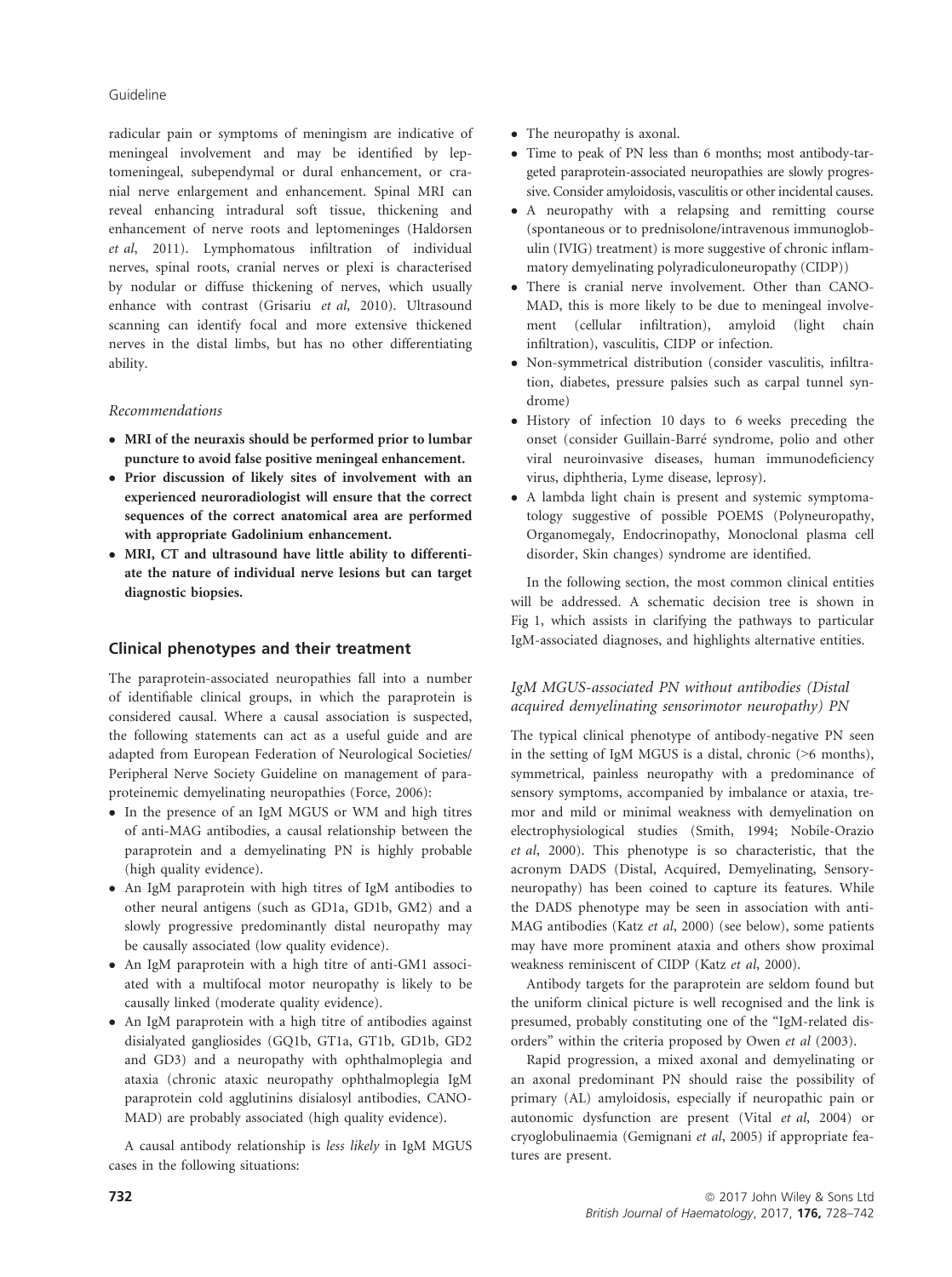## Guideline



Fig 1. Schematic decision tree for the evaluation of IgM-associated peripheral neuropathies. Boxes in black denote IgM-related diagnoses. Other colours denote relevant differential diagnoses. BTU, Bühlmann units; CANOMAD, chronic ataxic neuropathy with ophthalmoplegia, M-protein, cold agglutinins and disialosyl ganglioside antibodies; CIDP, chronic inflammatory demyelinating polyneuropathy; CNS, central nervous system; CSF, cerebrospinal fluid; IgM, immunoglobulin M; MAG, myelin associated glycoprotein; MGUS, monoclonal gammopathy of undetermined significance; MMNCB, multifocal motor neuropathy with conduction block; MRI, magnetic resonance imaging; POEMS, polyneuropathy, organomegaly, endocrinopathy, monoclonal plasma cell disorder, skin changes;Rx, radiotherapy; WM, waldenström macroglobulinaemia.

A number of studies of anti-MAG-negative IgM-associated PN have been reported. Response to immunomodulation including IVIG, corticosteroids, plasma exchange, or a combination is inferior in IgM-PN/DADS than idiopathic CIDP (Simmons et al, 1993a; Larue et al, 2011). Although shortterm improvement is seen, no long term benefit has been shown for IVIG in IgM MGUS-associated PN (Dalakas, 1996; Comi et al, 2002).

Although these approaches have not been tested prospectively, in patients with rapid worsening neuropathy, a trial of IVIG, steroids or plasma exchange may prevent irreversible disability. Other agents, including chlorambucil and interferon-alpha, have not been pursued beyond early studies because of toxicity and limited or no benefit in trials (Oksenhendler et al, 1995; Mariette et al, 2000).

#### Recommendations

- In patients without significant disability or haematological reason for treatment, there is no indication for immunosuppressive or immunomodulatory treatment, but ongoing surveillance is recommended to detect change.
- In patients with significant or progressive disability associated with a demyelinating non-MAG associated IgM MGUS with a co-existent neuropathy, immunosuppressive or immunomodulatory treatment may be considered.
- In treated patients who are unresponsive to IVIG, steroids or plasma exchange, rituximab, in combination with alkylators, purine analogues or steroids should be considered.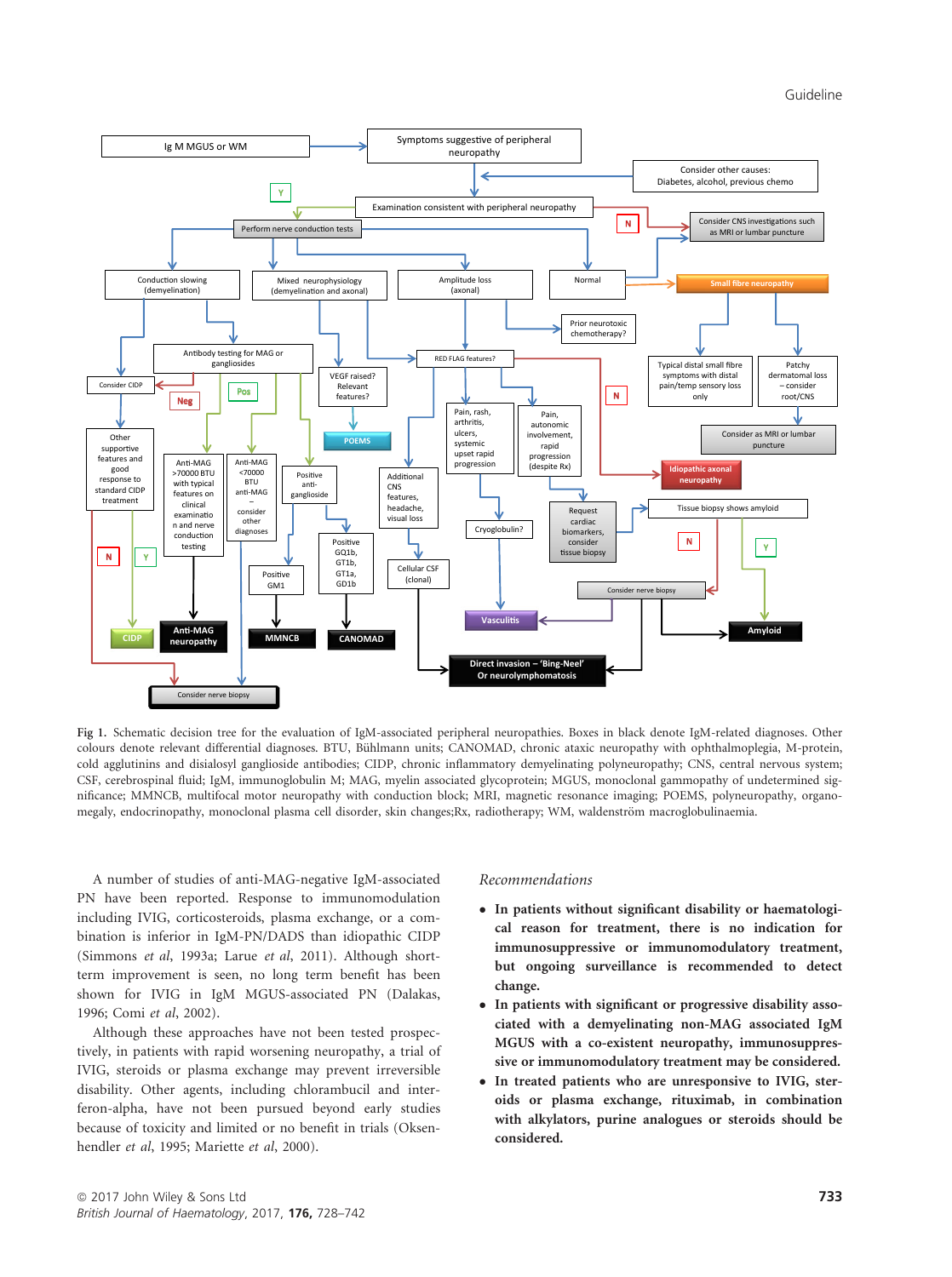Symptomatic treatment for tremor (propranolol, clonazepam, topiramate, gabapentin, barbiturates, botulinum toxin) and paraesthesia (gabapentinoids, tricyclic or newer antidepressant drugs) should be considered. Such patients should remain under review to identify evidence for clinical evolution.

#### Anti-MAG antibody-associated PN

Up to 50% of patients with IgM-associated demyelinating PN have anti-MAG antibodies, more commonly IgMK than  $\lambda$  (Nobile-Orazio *et al*, 1994) in the setting of IgM MGUS or WM (Baldini et al, 1994). Men are more often affected than women and experience unsteadiness, tremor or distal weakness. The typical age of onset is in the  $7<sup>th</sup>$  decade and the course of the disease is insidious. In up to 50% patients, significant disability develops 10–15 years following the diagnosis (Nobile-Orazio et al, 2000).

All patients with IgM-associated demyelinating PN should be tested for anti-MAG antibodies. A clinically significant result is 'strongly positive' [for example  $>70,000$  Bühlmann units (BTU)]. 'Weakly positive' (1000–7000 BTU) or 'positive' (7000–70 000 BTU) anti-MAG antibodies are less specific for typical anti-MAG neuropathy and may occur in the absence of a PN or alongside an incidental neuropathy. Low titres of anti-MAG IgM (1:200 or less) have been detected in 17 of 101 control patients without IgM M-proteins (Nobile-Orazio et al, 1989).

If the anti-MAG assay is negative in the presence of an IgM-associated PN, testing for IgM antibodies against other neural targets, including the gangliosides GM1, GD1a, GD1b, GT1b, GM2 and GM3 and the paragloboside, sulphate-3-glucuronyl para-globoside (SGPG), should be undertaken. Positive results may be supportive of a link between the paraprotein and the PN. If these antibodies are present, the probability of an association is increased but not proven. GM1 antibodies may be causally associated with a multifocal motor neuropathy, as can IgM GD1b antibodies. IgM disialosyl antibodies associate with CANOMAD (see below). Thirty to 40% of IgM-related demyelinating neuropathies still have no identifiable antibody.

The electrophysiological features associated with anti-MAG IgM demyelinating PN are readily recognisable with slowing of the main trunk velocity but disproportionate prolongation of the DML. Conduction block and abnormal temporal dispersion, more typically seen in CIDP, are very rare in this setting (Notermans et al, 2000).

A Cochrane Review summarises the evidence for treatments of IgM anti-MAG neuropathy (Lunn & Nobile-Orazio, 2012). IVIG may have some limited benefit in the short term (timescale of weeks), but this is of little clinical use. Corticosteroids alone are not effective (Nobile-Orazio et al, 2000), but may be beneficial in combination with other agents, such as cyclophosphamide (Niermeijer et al, 2007). The purine

There are several non-randomised studies of rituximab in anti-MAG-associated PN, many reporting positive benefit in small groups of patients (Renaud et al, 2003, 2006; Briani et al, 2011; Zara et al, 2011; Hospital et al, 2013). Five published studies reported a worsening of the PN following rituximab (Broglio & Lauria, 2005; Gironi et al, 2006; Stork et al, 2013; Sala et al, 2014; Weiss & Becker, 2014). In the largest report (10 patients) of deterioration (Sala et al, 2014), worsening was acute and severe, and occurred during the treatment period, possibly related to an IgM flare. All the patients improved after initial deterioration but at final evaluation only one improved compared to baseline, five worsened and four stabilized.

Two randomised controlled trials of rituximab have been negative in their primary outcome measures, but the trials were both underpowered and the primary outcome measures inadequate (Dalakas et al, 2009; Leger et al, 2013). However, secondary outcome measures including patient impression of change were positive and a Cochrane Systematic review containing a meta-analysis highlights significant therapeutic benefit (Lunn & Nobile-Orazio, 2016).

Factors predictive of a response to rituximab in anti-MAG neuropathy remain to be elucidated. Short disease duration (less than 2 years), active progression at time of treatment and preservation of nerve density in biopsies might predict response (Treon et al, 2010). Anti-MAG titres and levels of IgM paraprotein are not related to the severity of neuropathy or predictive of response to treatment. It has been suggested that a significant drop in antibody titres might be necessary to achieve a response but the depth of optimal haematological remission is not known (Benedetti et al, 2007). Complete elimination of the clonal IgM is neither practical nor possible with current treatments.

Stability rather than improvement is the most likely outcome of treatment although rare dramatic improvements are reported.

#### Recommendation

- There is moderate quality evidence that rituximab is of benefit in the treatment of anti-MAG demyelinating neuropathy. The standard dose of  $375 \text{ mg/m}^2$  administered weekly for 4 weeks is recommended.
- In patients with significant or progressive disability associated with a demyelinating anti- MAG associated IgM MGUS with co-existent neuropathy, immunosuppressive or immunomodulatory treatment may be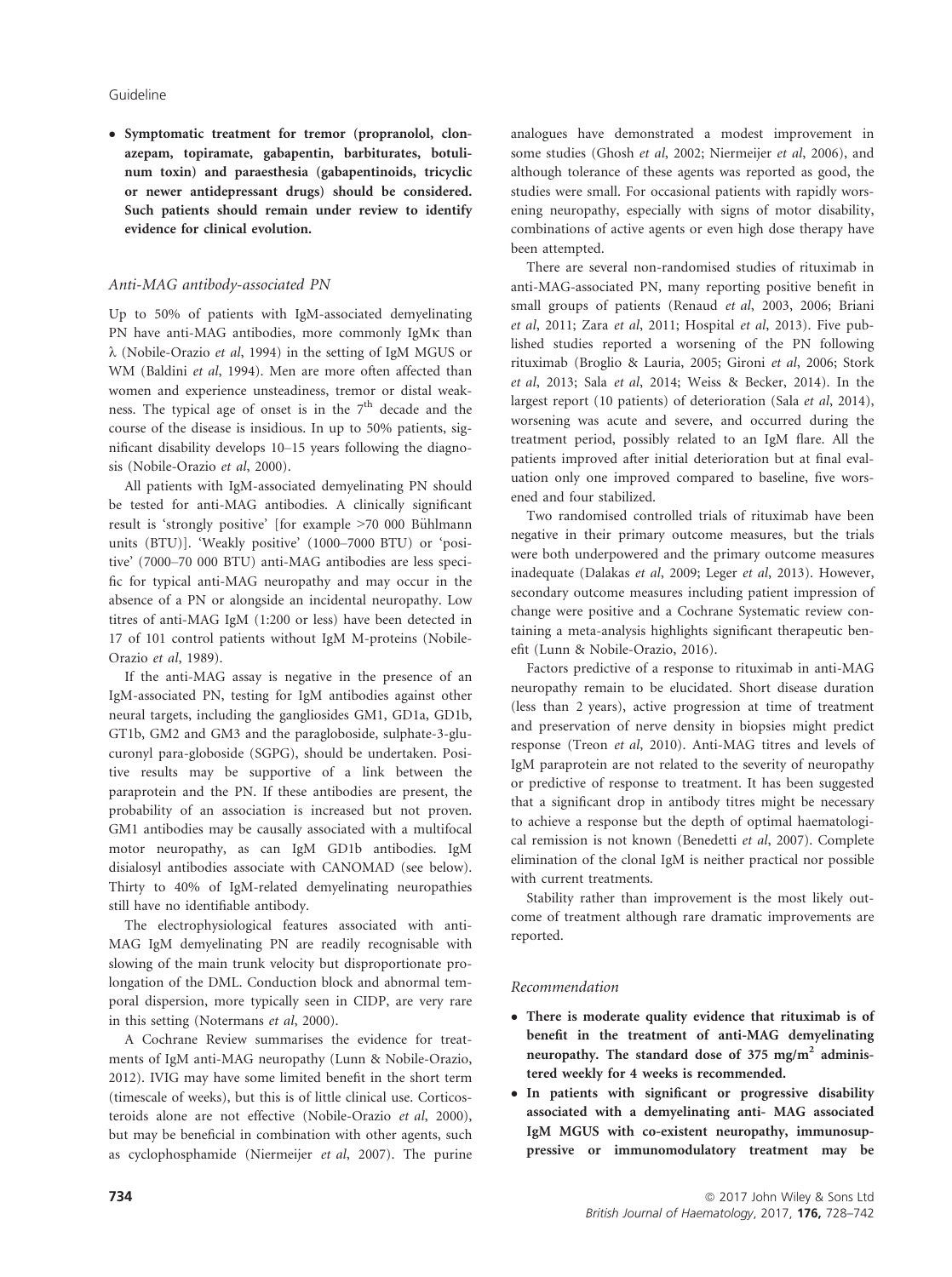considered as an alternative to rituximab depending on availability, comorbidity and patient preference.

- Measurably progressive disease causing disability is an indication to consider definitive treatment given earlier (<2 years from onset where possible) rather than later.
- Anti-MAG titres and levels of IgM paraprotein are neither related to the severity of neuropathy nor predictive of response to treatment.

#### WM-associated PN

Symptoms of PN are present in about 20% of patients with WM at diagnosis, and up to 50% are affected at some time in the course of their disease (Levine et al, 2006), most often a distal chronic symmetrical predominantly sensory polyneuropathy. Nerve conduction studies show evidence of demyelination with prolonged DML and reduced conduction velocities in the cases associated with MAG antibodies. There are many exceptions with axonal neuropathies or mixed axonal and demyelinating neuropathies seen, especially when anti-MAG assay is negative (Viala et al, 2012).

When significant titres of anti-MAG antibodies (for example 'strongly positive' or >70 000 BTU) are present, they are probably pathogenic in the WM setting. If atypical clinical or electrophysiological features are present, other pathologies, including amyloidosis, cryoglobulinaemia, vasculitis or direct tumoural invasion of peripheral nerves, may be instrumental and appropriate investigations carried out as above.

Where neurotoxic therapy has been used, chemotherapyinduced PN, which is almost always axonal with rare exceptions, may be present and will need to be distinguished from WM-associated PN, based on the temporal pattern, character and electrophysiology.

The criteria for the initiation of therapy in symptomatic WM are well established (Dimopoulos et al, 2014) and include PN due to WM.

There are no trial data specifically assessing the efficacy of treatment options in WM-associated PN. Treon et al (2010) reported on the incidence, characteristics and treatment outcome of 199 disease-related PN identified in 900 WM patients. Among 122 PN patients evaluated for neuropathic antibodies,  $24.5\%$ ,  $1.64\%$  and  $0.81\%$  were positive for MAG, GM1 and sulfatide antibodies, respectively (Treon et al, 2010). Thirteen of 61 (213%) patients examined for amyloid were confirmed positive. One hundred and fifty-one PN patients received chemotherapy comprising an alkylator, purine analogue or rituximab; or rituximab/purine analogue combination, cyclophosphamide, thalidomide or bortezomib. Of these, 71 (47%) had improvement and 8 (53%) had complete resolution of PN following therapy. Symptomatic improvement was more likely with non-amyloid related PN, in patients who achieved a major haematological response, those who received therapy within 24 months of the onset

It is important to be aware that a paradoxical increase in IgM levels following rituximab ('flare') occurs in 30–70% of patients immediately after completing the rituximab course (Treon et al, 2004) and may be associated with a worsening of existing PN (Noronha et al, 2006), although this has been reported to be temporary. This phenomenon may be severe and resemble an acute inflammatory demyelinating neuropathy requiring appropriate management. Appropriate precautions should be taken in patients considered at high risk of a flare (IgM  $> 40$  g/ l), such as deferring rituximab until cycle 2 of combination chemotherapy or performing prior plasma exchange.

Avoidance of neurotoxic agents is important, although the speed of response to proteasome inhibitor-containing therapy may outweigh the risk of worsening the PN. Alternative dosing strategies, such as weekly dosed bortezomib, or secondgeneration agents like carfilzomib or ixazomib show promise in this regard (Alsina et al, 2012; Treon et al, 2014). Vinca alkaloids have no place in WM patients because they are associated with increased neuropathy rates without increasing response rate (Ioakimidis et al, 2009). Ibrutinib has shown symptomatic improvement in WM-associated PN that progressed after rituximab and could also be considered in WM patients with symptomatic IgM-related PN (Treon et al, 2015a). Plasmapheresis (Cortese et al, 2011), corticosteroids and IVIG are of little or no value (Treon et al, 2010) in the treatment of WM-associated neuropathies.

WM-related CNS manifestations, including Bing–Neel Syndrome (Castillo et al, 2016) and myelopathy are not within the scope of this review and are covered in a separate article (Minnema et al, 2016).

# Recommendations

- Patients with slowly progressing WM and/or PN do not require immediate therapy.
- Where treatment is required, treatments such as rituximab alone, dexamethasone, cyclophosphamide and rituximab (DRC), bendamustine-rituximab (BR), carfilzomib, rituximab, dexamethasone (CARD) or purine analogue combinations are possible options.
- When indicated, treatment of appropriate intensity to remit both the systemic disease and the neurological component is required.
- Ibrutinib, where available, could be considered in the setting of intolerance of chemotherapy-based therapies or if previous therapies have failed.
- Appropriate precautions should be taken in patients considered at high risk of a flare (IgM  $>$  40 g/l), such as deferring rituximab until cycle 2 of combination chemotherapy or performing prior plasma exchange.
- Avoidance of neurotoxic agents is important; the vinca alkaloids have no place in the management of WM, particularly those with PN.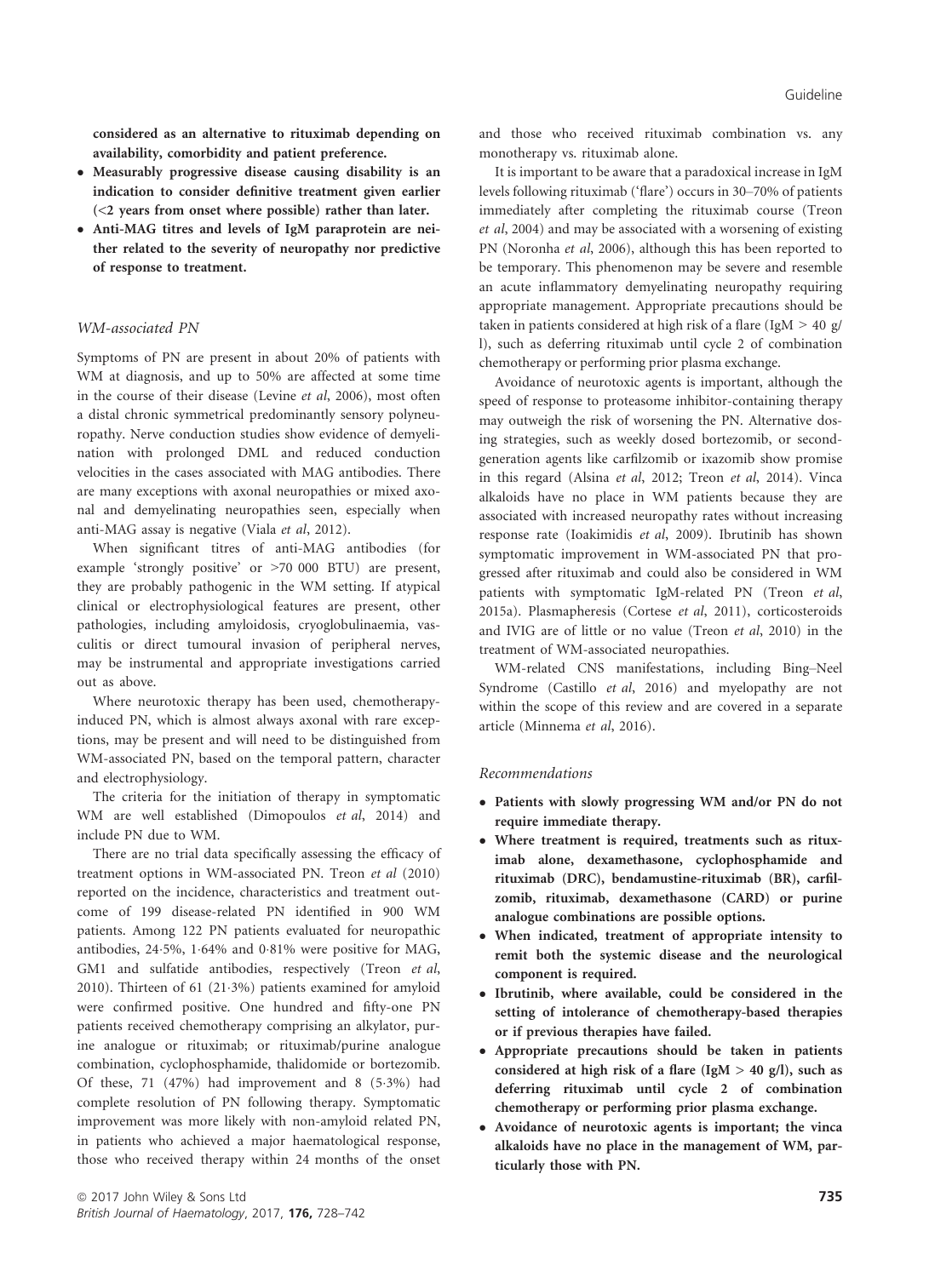Plasmapheresis, corticosteroids and IVIG are of little or no value in the treatment of WM-associated neuropathies.

#### CANOMAD

Chronic ataxic neuropathy with ophthalmoplegia, M-protein, cold agglutinins and disialosyl ganglioside (IgM Anti-GD1b/ GT1b/GQ1b) antibodies (CANOMAD) is a rare chronic neuropathy that presents as a chronic peripheral sensory ataxia, ophthalmoplegia and sometimes other cranial nerve involvement (Willison et al, 2001). NCS show a mixed picture of axonal loss and demyelinating features, including very low or absent sensory action potentials and degrees of slow motor conduction velocities. It is important to exclude alternative, infiltrative causes of cranial nerve abnormalities.

Clinical improvement has been noted following IVIG and Rituximab (Loscher et al, 2013).

#### Recommendations

There are no specific recommendations; each case must be treated on its own merit following discussion between haematologist and neurologist.

#### AL amyloidosis

AL amyloidosis should always be considered as a possible cause of a paraproteinaemic neuropathy. PN is reported as a symptomatic clinical feature in up to 20% of patients with AL amyloidosis, and evidence for a subclinical PN is found in 35% of patients (Rajkumar et al, 1998; Matsuda et al, 2011). In the IgM amyloidosis series by Sachchithanantham et al, combining an abnormal NT-proBNP and troponin T with liver involvement and the presence of neuropathy provided a useful risk model: the median overall survival of patients with zero, one, or two+ abnormal factors was 90, 33, and 16 months, respectively (Sachchithanantham et al, 2016). Common presentations include a progressive, painful small fibre predominant length-dependent PN which typically starts in the feet, accompanied by an autonomic neuropathy in about 65% of cases (Rajkumar et al, 1998). Amyloid causes direct nerve damage through the presumed action of fibrils in the endoneurium and the endoneurial vessels. Amyloid can also cause nerve damage by other mechanisms for example entrapment neuropathies including carpal tunnel syndrome, and neural or radicular infiltration resulting in multifocal mononeuropathies, lumbosacral or brachial radiculopathies and cranial neuropathies in the absence of a polyneuropathy (Rajkumar et al, 1998; Matsuda et al, 2011).

Amyloid is most often a systemic disease with other organ involvement and this is a strong pointer to an amyloid PN. Other features should be actively sought, such as cardiac insufficiency and arrhythmia, renal impairment with proteinuria, autonomic neuropathy, gastrointestinal bleeding, macroglossia and bleeding diatheses. Early recognition is important to curtail irreversible organ damage and reduce mortality. Notwithstanding pre-existing co-morbidities, screening for AL amyloidosis can be performed using two biomarkers, serum N-terminal pro b-type natriuretic peptide (NT-proBNP) and urinary albumin, that detect early amyloidosis in 97% of patients (Merlini et al, 2013).

Nerve conduction studies show a symmetrical, axonal sensorimotor neuropathy but occasionally patchy presentations or slowing (reported as 'demyelination') are found. A definitive diagnosis requires the demonstration of amyloid in a tissue. The most accessible and innocuous site is periumbilical abdominal fat that shows Congo red positive deposits in 80% of patients (Fernandez de Larrea et al, 2015). When combined with similar analysis of bone marrow, the sensitivity reaches 90% or more. In the rare patients in whom both biopsies are negative, a nerve biopsy might be considered. The sensitivity of nerve biopsy for detecting amyloid varies from 30% to 100% (Simmons et al, 1993b), depending upon the size and site of the biopsy and the expertise of the pathologist.

Urgent measures to suppress the clone responsible for the production of the amyloid protein are essential. Agents that produce a brisk response are preferred, including bendamustine and rituximab, followed by high does therapy and an autologous stem cell transplant in eligible patients (Sachchithanantham et al, 2016). The latter can result in a 53% 10-year survival for those achieving a complete response (Sanchorawala & Seldin, 2007). Best outcomes are likely to be achieved in centres that specialise in this condition.

For transplant ineligible patients (75–80% cases), bendamustine-, purine analogue- or bortezomib-based combinations are effective. There is some rationale and anecdotal experience of the benefit of maintenance rituximab as a way to deepen the light chain response in treatment of amyloidosis in the WM (but not MGUS) setting (Wechalekar, personal communication). When used, bortezomib needs to be administered with particular caution due to its neurotoxic potential, which can be reduced by subcutaneous administration and weekly scheduling. There is anecdotal evidence for the effect of carfilzomib in this setting tempered by concern about possible cardiotoxicity (Atrash et al, 2015).

#### Recommendations

- Treatment of AL amyloidosis should be risk-adapted and response-tailored; neurotoxic agents should be used with caution.
- Rapidly-acting induction regimens followed by dose therapy and autologous stem cell transplantation in first response is the treatment of choice in suitable patients and should be carried out in centres with appropriate expertise.
- Appropriate treatments include purine analogue, bendamustine or bortezomib in combination with rituximab.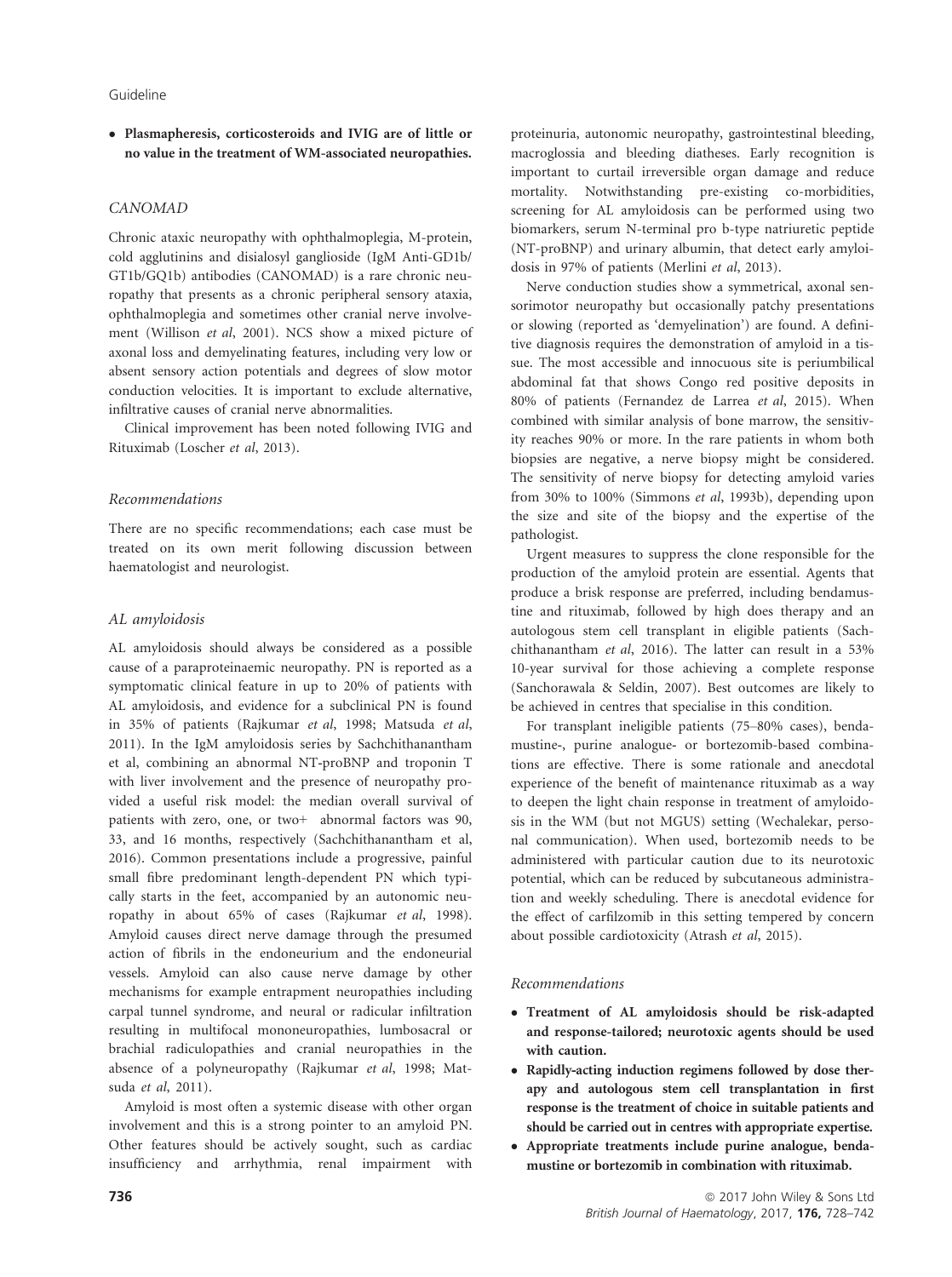## Small fibre neuropathy

Typical small fibre neuropathy presents with length dependent burning pain beginning in the feet and may spread more proximally in a length dependent fashion. Symptoms are worse at night where they can disturb sleep, resulting in fatigue and increased daytime pain.

Similar small fibre symptoms, presenting as patchy dermatomal sensory disturbance subsequently coalescing are due to small fibre involvement of the sensory ganglia of lesserunderstood pathology.

The diagnosis of a small fibre neuropathy is made on the basis of the history; the only clinical sign is a length-dependent sensory alteration to pinprick or temperature. This may be patchy with ganglion involvement. Investigations to prove small fibre involvement are quantitative sensory tests and skin biopsies stained for epidermal nerve fibres (distal small fibre neuropathy), which can be quantified in microscopy.

Treatment is symptomatic with gabapentinoids, tricyclic or newer antidepressants (Hoeijmakers et al, 2012; Themistocleous et al, 2014).

# Recommendations

- Evidence-based justification for treating a WM or MGUSassociated small fibre neuropathy is completely lacking.
- Treatment is usually symptomatic with tricyclic antidepressants, newer selective serotonin reuptake inhibitor/ serotonin norepinephrine reuptake inhibitor drugs, opioids and gabapentinoids (very low quality evidence).

# Treatment response and clinical outcome measures

Clinical response in the setting of treated IgM and WM-associated neuropathies is a multifaceted process, taking account of the haematological response as per IWWM7 criteria (Owen et al, 2013) as well as the neurological response. The rate and degree of neurological response depends on the pretreatment status of the patient (Galassi & Tondelli, 2016). Patients with significant axonal damage may have limited neurological recovery (Kawagashira et al, 2015).

Historically, outcome measures have focused on assessment of impairment based on muscle strength and sensory testing and disability, using classical test theory derived scales.

The Medical Research Council (MRC) sum score and the Neuropathy Impairment Score (NIS) sums the scores in muscles to represent the overall strength of a patient (Dyck et al, 2003). Sensory scores, including the Inflammatory Neuropathy Cause and Treatment (INCAT) sensory sum score (ISS) and Neuropathy Impairment Sensory score  $(NIS<sub>sens</sub>)$ are similarly used to capture the sensory status of a patient (Dyck et al, 2005) but these measures require detailed and consistent neurological assessment and may not show meaningful changes over time.

Disability measures have been developed for inflammatory neuropathies, and the overall neuropathy limitations score or ONLS (van Nes et al, 2008) is a standard measure for US Food and Drug Administration (FDA) licensing requirements. Disability measures more accurately reflect meaningful change in a patient's condition.

Rasch Theory-built scales linearly reflect patient function over the whole range of abilities and are designed and validated for individual diseases. They comprise a simple questionnaire that can be easily completed by the patient in the waiting room. The Inflammatory Rasch-Built Overall Disability Scale (I-RODS), designed as part of the PN Outcome Measurement Standardisation (PeriNomS) study (Merkies et al, 2003; Vanhoutte et al, 2012; Draak et al, 2014) is a valid disability scale for inflammatory neuropathies which captures meaningful changes over time.

#### Recommendations

 The I-RODS more often captures clinically meaningful changes over time, with a greater magnitude of change, compared with the INCAT-ONLS disability scale and its use is therefore suggested in future trials involving patients with inflammatory neuropathies.

# Models of care

The clinical entities that comprise IgM-associated PNs are managed in a variety of clinical settings by haematologists, oncologists and neurologists. In order to achieve successful outcomes for these patients, joint working across disciplines offers a favourable approach that should overcome the barriers of working in isolation and and increases the likelihood of performing appropriate diagnostics and offering optimum therapeutic and supportive input.

Physical and occupational therapists play a vital role in helping to improve and maintain functions that may be limited by PN including exercise intervention to help improve strength (Streckmann et al, 2014), balance and coordination activities which can help decrease the risk of falling (Riva et al, 2014). Tailored home exercise is acceptable to individuals with inflammatory neuropathies and is associated with significant improvements in activity limitation, fatigue, quality of life and mood (White et al, 2015). Patient education can focus on improving safety, preventing injury and finding alternative ways to perform certain tasks.

Provision of appropriate and well-fitting orthotic supports, can improve the efficiency of movement as well as harvesting energy from gait (Alam et al, 2014).

#### Recommendations

 A suggested model of care is a combined neurological and haematological clinic, in which patients are seen jointly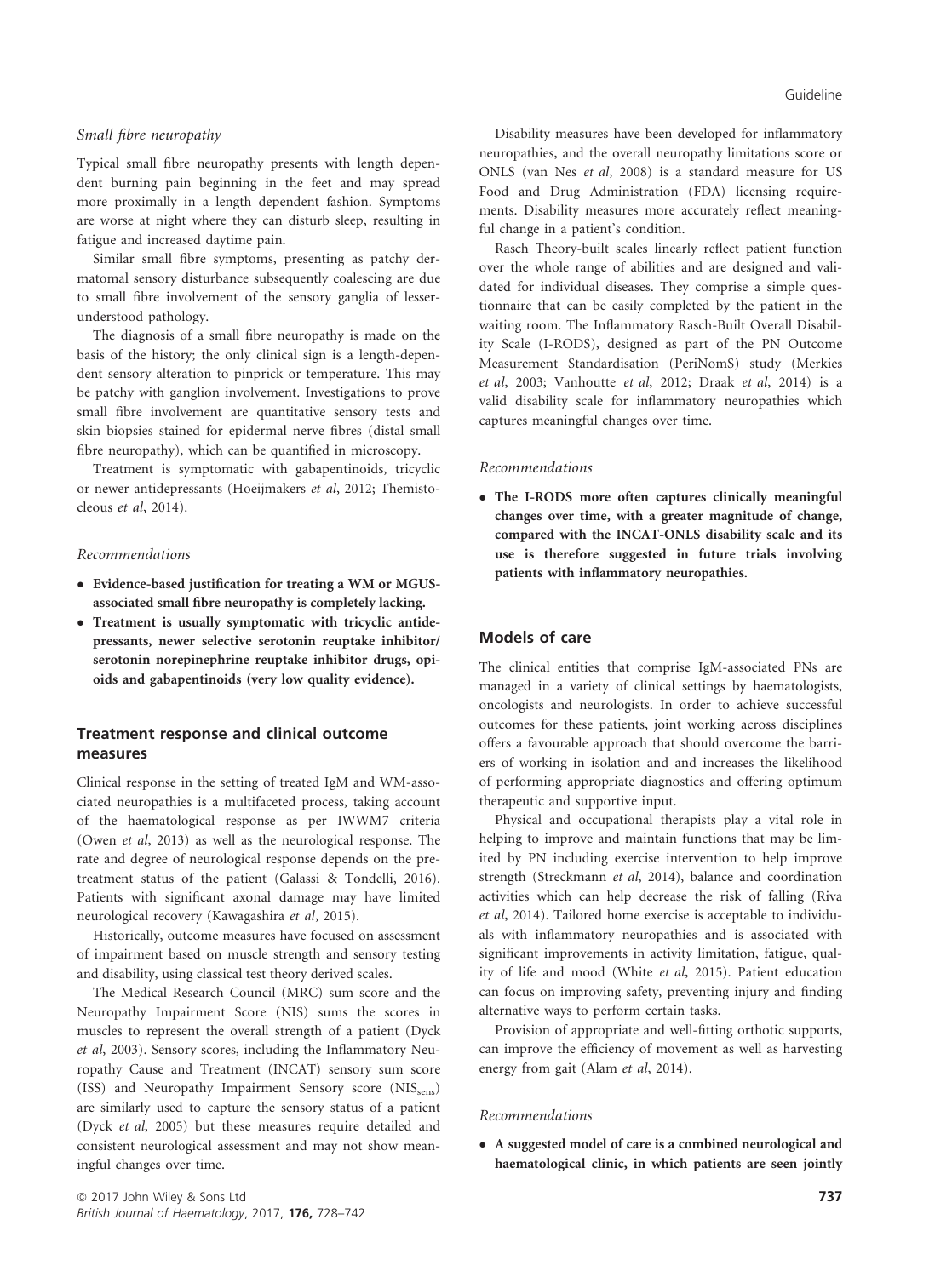by a specialist neurologist and haematologist and a decision can be made about the sequence of investigations, interventions and the formulation of a treatment plan.

 Appropriate and timely referral to physical, occupational and orthotic professionals is recommended in order to maximise safety and function.

## Future perspectives

A number of biological agents are currently under investigation in WM that may prove particularly suited to the treatment of patients with paraproteinaemic neuropathies, given their non-neurotoxic side effect profiles.

The next generation proteasome inhibitor, carfilzomib, has been assessed in combination with rituximab and dexamethasone (Treon et al, 2014), showing an overall response rate (ORR) of 87% and a low risk of neurotoxicity. Trials with ixazomib are ongoing. Everolimus, an oral mTOR inhibitor (Treon et al, 2013) (ORR 72% in the upfront setting) has some grade ≥2 adverse events which do not include PN. Other effective agents that have favourable side effect profiles in this setting include the Bruton tyrosine kinase inhibitors ibrutinib (Treon et al, 2015b), acalabrutinib (Wu et al, 2016), and BG-3111 (Tam et al, 2015) and IMO-8400 (Thomas et al, 2015), an oligonucleotide specifically designed to inhibit Toll-like receptor signalling pathways, for which MYD88 is a key linker protein. Daratumumab, a human antibody to CD38, has also shown encouraging responses (Phipps et al, 2015) and may be particularly suited to those instances when the clinical features are a consequence of the M protein, such as hyperviscosity and neuropathy.

## Conclusions

There is much to be done to improve outcomes for patients with IgM and WM-associated peripheral neuropathies. Starting with early recognition of the problem, appropriate causal

#### References

- Alam, M., Choudhury, I.A. & Bin Mamat, A. (2014) Mechanism and design analysis of articulated ankle foot orthoses for drop-foot. Scientific World Journal, 2014, 867869.
- Alsina, M., Trudel, S., Furman, R.R., Rosen, P.J., O'Connor, O.A., Comenzo, R.L., Wong, A., Kunkel, L.A., Molineaux, C.J. & Goy, A. (2012) A phase I single-agent study of twice-weekly consecutive-day dosing of the proteasome inhibitor carfilzomib in patients with relapsed or refractory multiple myeloma or lymphoma. Clinical Cancer Research, 18, 4830–4840.
- American Academy of Neurology AIDS Task Force. (1991) Research criteria for diagnosis of chronic inflammatory demyelinating polyneuropathy (CIDP). Report from an Ad Hoc

attribution achieved through sensitive diagnostics that are not overly invasive, timely therapeutic intervention with effective and non-neurotoxic therapies, achievement of an appropriate degree of clonal reduction for optimum clinical outcomes and the use of reproducible and readily applicable tools to measure outcomes. Clinical trials of emerging therapies are urgently needed in this clinical setting.

# Author Contributions

The entire authorship made up the Consensus Panel, which reviewed this subject and devised the strategy for the paper. SD, MJK, MPL wrote the paper, JJC, MD, EK, EL, VL, GM, SPT and JMV contributed to various sections of the paper and reviewed the completed document.

## Author Disclosures

SD: Honoraria from Janssen; JJC: Honoraria from Alexion, Biogen, Celgene and Otsuka; research funding from Abbvie, Gilead, Millennium and Pharmacyclics, MD: Honoraria and advisory roles with Celgene, Janssen, Amgen, Novartis; EK: Honoraria from Janssen, Onyx, Takeda; VL: Honoraria, advisory role and on Speakers' Bureau with Roche, Janssen, Gilead, Glaxo Smith Kline, Honoraria and on Speakers' Bureau with MuniPharma; GM: Honoraria from Janssen, Takeda; SPT: Advisory role with Janssen and Pharmacyclics; JMV: none; MPL: none.

#### Acknowledgements

The authors would like to acknowledge the contribution of Dr Jindriska Lindsay (Kent, United Kingdom) for reviewing the manuscript, and the staff of the Bing Center for WM for facilitating the consensus panels that enabled this manuscript.

Subcommittee of the American Academy of Neurology AIDS Task Force. Neurology, 41, 617–618.

- Atrash, S., Tullos, A., Panozzo, S., Bhutani, M., Van Rhee, F., Barlogie, B. & Usmani, S.Z. (2015) Cardiac complications in relapsed and refractory multiple myeloma patients treated with carfilzomib. Blood Cancer Journal, 5, e272.
- Baldini, L., Nobile-Orazio, E., Guffanti, A., Barbieri, S., Carpo, M., Cro, L., Cesana, B., Damilano, I. & Maiolo, A.T. (1994) Peripheral neuropathy in IgM monoclonal gammopathy and Waldenstrom's macroglobulinemia: a frequent complication in elderly males with low MAG-reactive serum monoclonal component. American Journal of Hematology, 45, 25–31.
- Benedetti, L., Briani, C., Grandis, M., Vigo, T., Gobbi, M., Ghiglione, E., Carpo, M., Cocito, D., Caporale, C.M., Sormani, M.P., Mancardi, G.L., Nobile-Orazio, E. & Schenone, A. (2007) Predictors of response to rituximab in patients with neuropathy and anti-myelin associated glycoprotein immunoglobulin M. Journal of the Peripheral Nervous System: JPNS, 12, 102–107.
- Briani, C., Vitaliani, R., Grisold, W., Honnorat, J., Graus, F., Antoine, J.C., Bertolini, G., Giometto, B. & Euronetwork, P.N.S. (2011) Spectrum of paraneoplastic disease associated with lymphoma. Neurology, 76, 705–710.
- Broglio, L. & Lauria, G. (2005) Worsening after rituximab treatment in anti-mag neuropathy. Muscle and Nerve, 32, 378–379.
- Castillo, J.J., D'Sa, S., Lunn, M.P., Minnema, M.C., Tedeschi, A., Lansigan, F., Palomba, M.L.,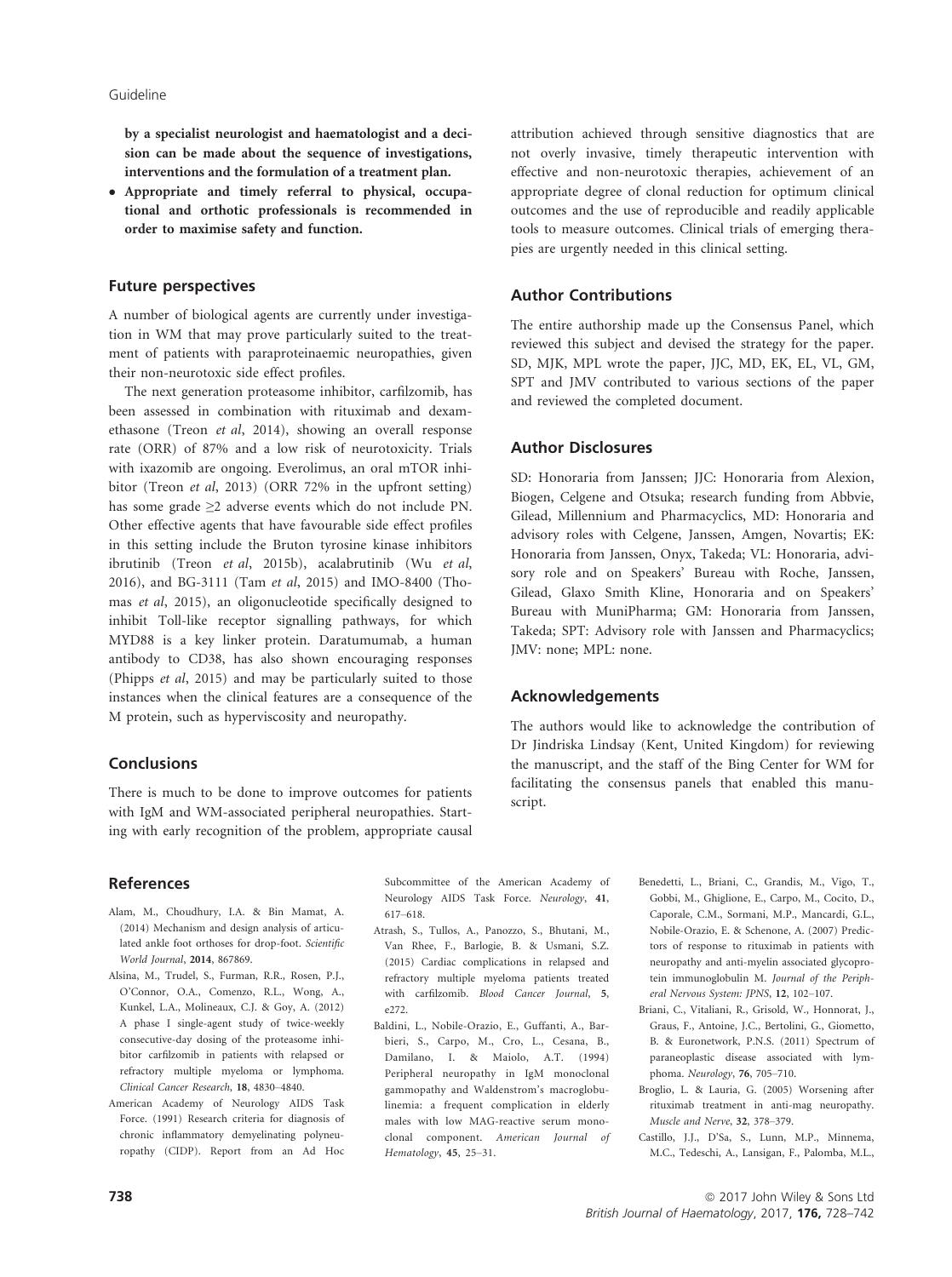Varettoni, M., Garcia-Sanz, R., Nayak, L., Lee, E.Q., Rinne, M.L., Norden, A.D., Ghobrial, I.M. & Treon, S.P. (2016) Central nervous system involvement by Waldenstrom macroglobulinaemia (Bing-Neel syndrome): a multi-institutional retrospective study. British Journal of Haematology, 172, 709–715.

- Comi, G., Roveri, L., Swan, A., Willison, H., Bojar, M., Illa, I., Karageorgiou, C., Nobile-Orazio, E., van den Bergh, P., Swan, T., Hughes, R., Aubry, J., Baumann, N., Hadden, R., Lunn, M., Knapp, M., Leger, J.M., Bouche, P., Mazanec, R., Meucci, N., van der Meche, F., Toyka, K., Inflammatory Neuropathy, C. & Treatment, G. (2002) A randomised controlled trial of intravenous immunoglobulin in IgM paraprotein associated demyelinating neuropathy. Journal of Neurology, 249, 1370–1377.
- Cortese, I., Chaudhry, V., So, Y.T., Cantor, F., Cornblath, D.R. & Rae-Grant, A. (2011) Evidence-based guideline update: plasmapheresis in neurologic disorders: report of the Therapeutics and Technology Assessment Subcommittee of the American Academy of Neurology. Neurology, 76, 294–300.
- Dalakas, M.C. (1996) Clinical benefits and immunopathological correlates of intravenous immune globulin in the treatment of inflammatory myopathies. Clinical and Experimental Immunology, 104, 55–60.
- Dalakas, M.C., Rakocevic, G., Salajegheh, M., Dambrosia, J.M., Hahn, A.F., Raju, R. & McElroy, B. (2009) Placebo-controlled trial of rituximab in IgM anti-myelin-associated glycoprotein antibody demyelinating neuropathy. Annals of Neurology, 65, 286–293.
- DeVellis, R.F. (2006) Classical test theory. Medical Care, 44, S50–S59.
- Dimopoulos, M.A., Kastritis, E., Owen, R.G., Kyle, R.A., Landgren, O., Morra, E., Leleu, X., Garcia-Sanz, R., Munshi, N., Anderson, K.C., Terpos, E., Ghobrial, I.M., Morel, P., Maloney, D., Rummel, M., Leblond, V., Advani, R.H., Gertz, M.A., Kyriakou, C., Thomas, S.K., Barlogie, B., Gregory, S.A., Kimby, E., Merlini, G. & Treon, S.P. (2014) Treatment recommendations for patients with Waldenstrom macroglobulinemia (WM) and related disorders: IWWM-7 consensus. Blood, 124, 1404–1411.
- Dispenzieri, A. & Kyle, R.A. (2005) Neurological aspects of multiple myeloma and related disorders. Best Practice & Research. Clinical Haematology, 18, 673–688.
- Draak, T.H., Vanhoutte, E.K., van Nes, S.I., Gorson, K.C., Van der Pol, W.L., Notermans, N.C., Nobile-Orazio, E., Leger, J.M., Van den Bergh, P.Y., Lauria, G., Bril, V., Katzberg, H., Lunn, M.P., Pouget, J., van der Kooi, A.J., Hahn, A.F., Doorn, P.A., Cornblath, D.R., van den Berg, L.H., Faber, C.G. & Merkies, I.S. (2014) Changing outcome in inflammatory neuropathies: Rasch-comparative responsiveness. Neurology, 83, 2124–2132.
- Dyck, P.J., Litchy, W.J., Daube, J.R., Harper, C.M., Dyck, P.J., Davies, J. & O'Brien, P.C. (2003)

Individual attributes versus composite scores of nerve conduction abnormality: sensitivity, reproducibility, and concordance with impairment. Muscle and Nerve, 27, 202–210.

- Dyck, P.J., Boes, C.J., Mulder, D., Millikan, C., Windebank, A.J., Dyck, P.J. & Espinosa, R. (2005) History of standard scoring, notation, and summation of neuromuscular signs. A current survey and recommendation. Journal of the Peripheral Nervous System: JPNS, 10, 158–173.
- Fernandez de Larrea, C., Verga, L., Morbini, P., Klersy, C., Lavatelli, F., Foli, A., Obici, L., Milani, P., Capello, G.L., Paulli, M., Palladini, G. & Merlini, G. (2015) A practical approach to the diagnosis of systemic amyloidoses. Blood, 125, 2239–2244.
- Force, J.T. (2006) European Federation of Neurological Societies/Peripheral Nerve Society Guideline on management of paraproteinemic demyelinating neuropathies. Report of a joint task force of the European Federation of Neurological Societies and the Peripheral Nerve Society. Journal of the Peripheral Nervous System: JPNS, 11, 9–19.
- Frustaci, A.M., Rusconi, C., Picardi, P., Veronese, S., Montillo, M., Cairoli, R. & Tedeschi, A. (2016) Bing Neel syndrome in a previously untreated patient with Waldenstrom's macroglobulinemia: contribution of MYD88 L265P mutation on cerebrospinal fluid. Clinical Lymphoma, Myeloma & Leukemia, 16, e7–e9.
- Galassi, G. & Tondelli, M. (2016) IgM MGUS anti myelin-associated glycoprotein neuropathy can rarely express as a predominantly distal motor neuropathy. Muscle and Nerve, 53, 827– 828.
- Gemignani, F., Brindani, F., Alfieri, S., Giuberti, T., Allegri, I., Ferrari, C. & Marbini, A. (2005) Clinical spectrum of cryoglobulinaemic neuropathy. Journal of Neurology, Neurosurgery and Psychiatry, 76, 1410–1414.
- Ghosh, A., Littlewood, T. & Donaghy, M. (2002) Cladribine in the treatment of IgM paraproteinemic polyneuropathy. Neurology, 59, 1290– 1291.
- Gironi, M., Saresella, M., Ceresa, L., Calvo, M., Ferrante, P., Merli, F. & Nemni, R. (2006) Clinical and immunological worsening in a patient affected with Waldenstrom macroglobulinemia and anti-mag neuropathy after treatment with rituximab. Haematologica, 91, ECR17.
- Glantz, M.J., Cole, B.F., Glantz, L.K., Cobb, J., Mills, P., Lekos, A., Walters, B.C. & Recht, L.D. (1998) Cerebrospinal fluid cytology in patients with cancer: minimizing false-negative results. Cancer, 82, 733–739.
- Gosselin, S., Kyle, R.A. & Dyck, P.J. (1991) Neuropathy associated with monoclonal gammopathies of undetermined significance. Annals of Neurology, 30, 54–61.
- Grisariu, S., Avni, B., Batchelor, T.T., van den Bent, M.J., Bokstein, F., Schiff, D., Kuittinen, O., Chamberlain, M.C., Roth, P., Nemets, A., Shalom, E., Ben-Yehuda, D. & Siegal, T. (2010) Neurolymphomatosis: an International Primary

CNS Lymphoma Collaborative Group report. Blood, 115, 5005–5011.

- Haldorsen, I.S., Espeland, A. & Larsson, E.M. (2011) Central nervous system lymphoma: characteristic findings on traditional and advanced imaging. AJNR. American Journal of Neuroradiology, 32, 984–992.
- Hegde, U., Filie, A., Little, R.F., Janik, J.E., Grant, N., Steinberg, S.M., Dunleavy, K., Jaffe, E.S., Abati, A., Stetler-Stevenson, M. & Wilson, W.H. (2005) High incidence of occult leptomeningeal disease detected by flow cytometry in newly diagnosed aggressive B-cell lymphomas at risk for central nervous system involvement: the role of flow cytometry versus cytology. Blood, 105, 496–502.
- Hoeijmakers, J.G., Faber, C.G., Lauria, G., Merkies, I.S. & Waxman, S.G. (2012) Small-fibre neuropathies–advances in diagnosis, pathophysiology and management. Nature Reviews. Neurology, 8, 369–379.
- Hospital, M.A., Viala, K., Dragomir, S., Levy, V., Cohen-Aubart, F., Neil, J., Musset, L., Choquet, S., Leger, J.M. & Leblond, V. (2013) Immunotherapy-based regimen in anti-MAG neuropathy: results in 45 patients. Haematologica, 98, e155–e157.
- Ioakimidis, L., Patterson, C.J., Hunter, Z.R., Soumerai, J.D., Manning, R.J., Turnbull, B., Sheehy, P. & Treon, S.P. (2009) Comparative outcomes following CP-R, CVP-R, and CHOP-R in Waldenstrom's macroglobulinemia. Clinical Lymphoma Myeloma, 9, 62–66.
- Katz, J.S., Saperstein, D.S., Gronseth, G., Amato, A.A. & Barohn, R.J. (2000) Distal acquired demyelinating symmetric neuropathy. Neurology, 54, 615–620.
- Kawagashira, Y., Koike, H., Ohyama, K., Hashimoto, R., Iijima, M., Adachi, H., Katsuno, M., Chapman, M., Lunn, M. & Sobue, G. (2015) Axonal loss influences the response to rituximab treatment in neuropathy associated with IgM monoclonal gammopathy with anti-myelin-associated glycoprotein antibody. Journal of the Neurological Sciences, 348, 67–73.
- Keraliya, A.R., Krajewski, K.M., Giardino, A.A., Tirumani, S.H., Shinagare, A.B., Ramaiya, N.H. & Jagannathan, J.P. (2015) Imaging of nervous system involvement in hematologic malignancies: what radiologists need to know. AJR. American Journal of Roentgenology, 205, 604– 617.
- Kissel, J.T. & Mendell, J.R. (1996) Neuropathies associated with monoclonal gammopathies. Neuromuscular Disorders, 6, 3–18.
- Klein, C.J., Vrana, J.A., Theis, J.D., Dyck, P.J., Dyck, P.J., Spinner, R.J., Mauermann, M.L., Bergen, H.R. 3rd, Zeldenrust, S.R. & Dogan, A. (2011) Mass spectrometric-based proteomic analysis of amyloid neuropathy type in nerve tissue. Archives of Neurology, 68, 195– 199.
- Kyle, R.A., Therneau, T.M., Rajkumar, S.V., Larson, D.R., Plevak, M.F., Offord, J.R., Dispenzieri, A., Katzmann, J.A. & Melton, L.J. 3rd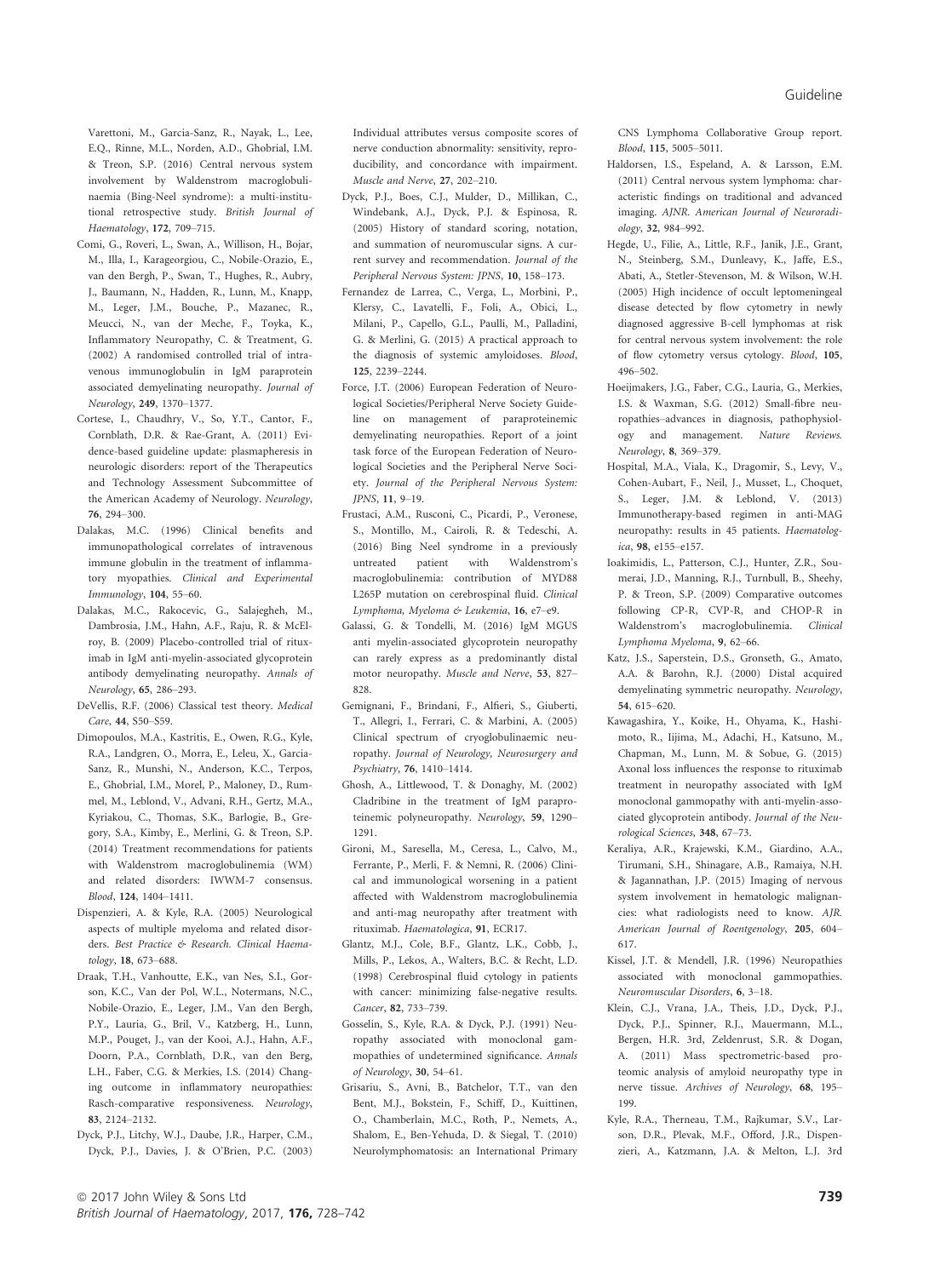(2006) Prevalence of monoclonal gammopathy of undetermined significance. New England Journal of Medicine, 354, 1362–1369.

- Larue, S., Bombelli, F., Viala, K., Neil, J., Maisonobe, T., Bouche, P., Musset, L., Fournier, E. & Leger, J.M. (2011) Non-anti-MAG DADS neuropathy as a variant of CIDP: clinical, electrophysiological, laboratory features and response to treatment in 10 cases. European Journal of Neurology, 18, 899–905.
- Lauria, G., Morbin, M., Lombardi, R., Capobianco, R., Camozzi, F., Pareyson, D., Manconi, M. & Geppetti, P. (2006) Expression of capsaicin receptor immunoreactivity in human peripheral nervous system and in painful neuropathies. Journal of the Peripheral Nervous System: JPNS, 11, 262–271.
- Leger, J.M., Viala, K., Nicolas, G., Creange, A., Vallat, J.M., Pouget, J., Clavelou, P., Vial, C., Steck, A., Musset, L. & Marin, B.; Group, R.S. (2013) Placebo-controlled trial of rituximab in IgM anti-myelin-associated glycoprotein neuropathy. Neurology, 80, 2217–2225.
- Levine, T., Pestronk, A., Florence, J., Al-Lozi, M.T., Lopate, G., Miller, T., Ramneantu, I., Waheed, W., Stambuk, M., Stone, M.J. & Choksi, R. (2006) Peripheral neuropathies in Waldenstrom's macroglobulinaemia. Journal of Neurology, Neurosurgery and Psychiatry, 77, 224– 228.
- Loscher, W.N., Woertz, A., Wallnofer, M., Wanschitz, J.V. & Luef, G. (2013) Successful treatment of CANOMAD with IVIg and rituximab. Journal of Neurology, 260, 1168–1170.
- Lunn, M.P. & Nobile-Orazio, E. (2012) Immunotherapy for IgM anti-myelin-associated glycoprotein paraprotein-associated peripheral neuropathies. Cochrane Database Systematic Review, 5, CD002827.
- Lunn, M.P., Nobile-Orazio, E. (2016) Immunotherapy for IgM anti-myelin-associated glycoprotein paraprotein-associated peripheral neuropathies. Cochrane Database Systematic Review, 10, CD002827.
- Mariette, X., Brouet, J.C., Chevret, S., Leger, J.M., Clavelou, P., Pouget, J., Vallat, J.M. & Vial, C. (2000) A randomised double blind trial versus placebo does not confirm the benefit of alphainterferon in polyneuropathy associated with monoclonal IgM. Journal of Neurology, Neurosurgery and Psychiatry, 69, 279-280.
- Martyn, C.N. & Hughes, R.A. (1997) Epidemiology of peripheral neuropathy. Journal of Neurology, Neurosurgery and Psychiatry, 62, 310–318.
- Matsuda, M., Gono, T., Morita, H., Katoh, N., Kodaira, M. & Ikeda, S. (2011) Peripheral nerve involvement in primary systemic AL amyloidosis: a clinical and electrophysiological study. European Journal of Neurology, 18, 604–610.
- Merkies, I.S., Schmitz, P.I., van der Meche, F.G., Samijn, J.P., van Doorn, P.A., Inflammatory Neuropathy, C. & Treatment, G. (2003) Connecting impairment, disability, and handicap in immune mediated polyneuropathies. Journal of

Neurology, Neurosurgery and Psychiatry, 74, 99– 104.

- Merkies, I.S., Lauria, G. & Faber, C.G. (2012) Outcome measures in peripheral neuropathies: requirements through statements. Current Opinion in Neurology, 25, 556–563.
- Merlini, G., Wechalekar, A.D. & Palladini, G. (2013) Systemic light chain amyloidosis: an update for treating physicians. Blood, 121, 5124– 5130.
- Minnema, M.C., Kimby, E., D'Sa, S., Fornecker, L.-M., Poulain, S., Snijders, T.J., Kastritis, E., Kremer, S., Fitsiori, A., Simon, L., Davi, F., Lunn, M., Castillo, J.J., Patterson, C.J., Le Garff-Tavernier, M., Costopoulos, M., Leblond, V., Kersten, M.-J., Dimopoulos, M.A. & Treon, S.P. (2016) Guideline for the diagnosis, treatment and response criteria for Bing Neel syndrome. Haematologica, October 2016. Epub ahead of print. doi:[10.3324/haematol.2016.147728](https://doi.org/10.3324/haematol.2016.147728)
- van Nes, S.I., Faber, C.G. & Merkies, I.S. (2008) Outcome measures in immune-mediated neuropathies: the need to standardize their use and to understand the clinimetric essentials. Journal of the Peripheral Nervous System: JPNS, 13, 136– 147.
- Niermeijer, J.M., Eurelings, M., Lokhorst, H., Franssen, H., Fijnheer, R., Wokke, J.H. & Notermans, N.C. (2006) Neurologic and hematologic response to fludarabine treatment in IgM MGUS polyneuropathy. Neurology, 67, 2076– 2079.
- Niermeijer, J.M., Eurelings, M., van der Linden, M.W., Lokhorst, H.M., Franssen, H., Fischer, K., Teunissen, L.L., van den Berg, L.H., Schobben, F., Wokke, J.H. & Notermans, N.C. (2007) Intermittent cyclophosphamide with prednisone versus placebo for polyneuropathy with IgM monoclonal gammopathy. Neurology, 69, 50–59.
- Nobile-Orazio, E., Latov, N., Hays, A.P., Takatsu, M., Abrams, G.M., Sherman, W.H., Miller, J.R., Messito, M.J., Saito, T., Tahmoush, A., Lovelace, R.A. & Rowland, L.P. (1984) Neuropathy and anti-MAG antibodies without detectable serum M-protein. Neurology, 34, 218–221.
- Nobile-Orazio, E., Francomano, E., Daverio, R., Barbieri, S., Marmiroli, P., Manfredini, E., Carpo, M., Moggio, M., Legname, G. & Baldini, L. (1989) Anti-myelin-associated glycoprotein IgM antibody titers in neuropathy associated with macroglobulinemia. Annals of Neurology, 26, 543–550.
- Nobile-Orazio, E., Manfredini, E., Carpo, M., Meucci, N., Monaco, S., Ferrari, S., Bonetti, B., Cavaletti, G., Gemignani, F. & Durelli, L., et al (1994) Frequency and clinical correlates of antineural IgM antibodies in neuropathy associated with IgM monoclonal gammopathy. Annals of Neurology, 36, 416–424.
- Nobile-Orazio, E., Meucci, N., Baldini, L., Di Troia, A. & Scarlato, G. (2000) Long-term prognosis of neuropathy associated with anti-MAG IgM M-proteins and its relationship to immune therapies. Brain, 123, 710–717.
- Noronha, V., Fynan, T.M. & Duffy, T. (2006) Flare in neuropathy following rituximab therapy for Waldenstrom's macroglobulinemia. Journal of Clinical Oncology, 24, e3.
- Notermans, N.C., Franssen, H., Eurelings, M., Van der Graaf, Y. & Wokke, J.H. (2000) Diagnostic criteria for demyelinating polyneuropathy associated with monoclonal gammopathy. Muscle and Nerve, 23, 73–79.
- Oksenhendler, E., Chevret, S., Leger, J.M., Louboutin, J.P., Bussel, A. & Brouet, J.C. (1995) Plasma exchange and chlorambucil in polyneuropathy associated with monoclonal IgM gammopathy. IgM-associated Polyneuropathy Study Group. Journal of Neurology, Neurosurgery and Psychiatry, 59, 243–247.
- Owen, R.G., Treon, S.P., Al-Katib, A., Fonseca, R., Greipp, P.R., McMaster, M.L., Morra, E., Pangalis, G.A., San Miguel, J.F., Branagan, A.R. & Dimopoulos, M.A. (2003) Clinicopathological definition of Waldenstrom's macroglobulinemia: consensus panel recommendations from the Second International Workshop on Waldenstrom's Macroglobulinemia. Seminars in Oncology, 30, 110–115.
- Owen, R.G., Kyle, R.A., Stone, M.J., Rawstron, A.C., Leblond, V., Merlini, G., Garcia-Sanz, R., Ocio, E.M., Morra, E., Morel, P., Anderson, K.C., Patterson, C.J., Munshi, N.C., Tedeschi, A., Joshua, D.E., Kastritis, E., Terpos, E., Ghobrial, I.M., Leleu, X., Gertz, M.A., Ansell, S.M., Morice, W.G., Kimby, E. & Treon, S.P. (2013) Response assessment in Waldenstrom macroglobulinaemia: update from the VIth International Workshop. British Journal of Haematology, 160, 171–176.
- Palladini, G., Russo, P., Nuvolone, M., Lavatelli, F., Perfetti, V., Obici, L. & Merlini, G. (2007) Treatment with oral melphalan plus dexamethasone produces long-term remissions in AL amyloidosis. Blood, 110, 787–788.
- Periquet, M.I., Novak, V., Collins, M.P., Nagaraja, H.N., Erdem, S., Nash, S.M., Freimer, M.L., Sahenk, Z., Kissel, J.T. & Mendell, J.R. (1999) Painful sensory neuropathy: prospective evaluation using skin biopsy. Neurology, 53, 1641– 1647.
- Phipps, C., Chen, Y., Gopalakrishnan, S. & Tan, D. (2015) Daratumumab and its potential in the treatment of multiple myeloma: overview of the preclinical and clinical development. Therapeutic Advances in Hematology, 6, 120–127.
- Poulain, S., Boyle, E.M., Roumier, C., Demarquette, H., Wemeau, M., Geffroy, S., Herbaux, C., Bertrand, E., Hivert, B., Terriou, L., Verrier, A., Pollet, J.P., Maurage, C.A., Onraed, B., Morschhauser, F., Quesnel, B., Duthilleul, P., Preudhomme, C. & Leleu, X. (2014) MYD88 L265P mutation contributes to the diagnosis of Bing Neel syndrome. British Journal of Haematology, 167, 506–513.
- Rajabally, Y.A. (2011) Neuropathy and paraproteins: review of a complex association. European Journal of Neurology, 18, 1291–1298.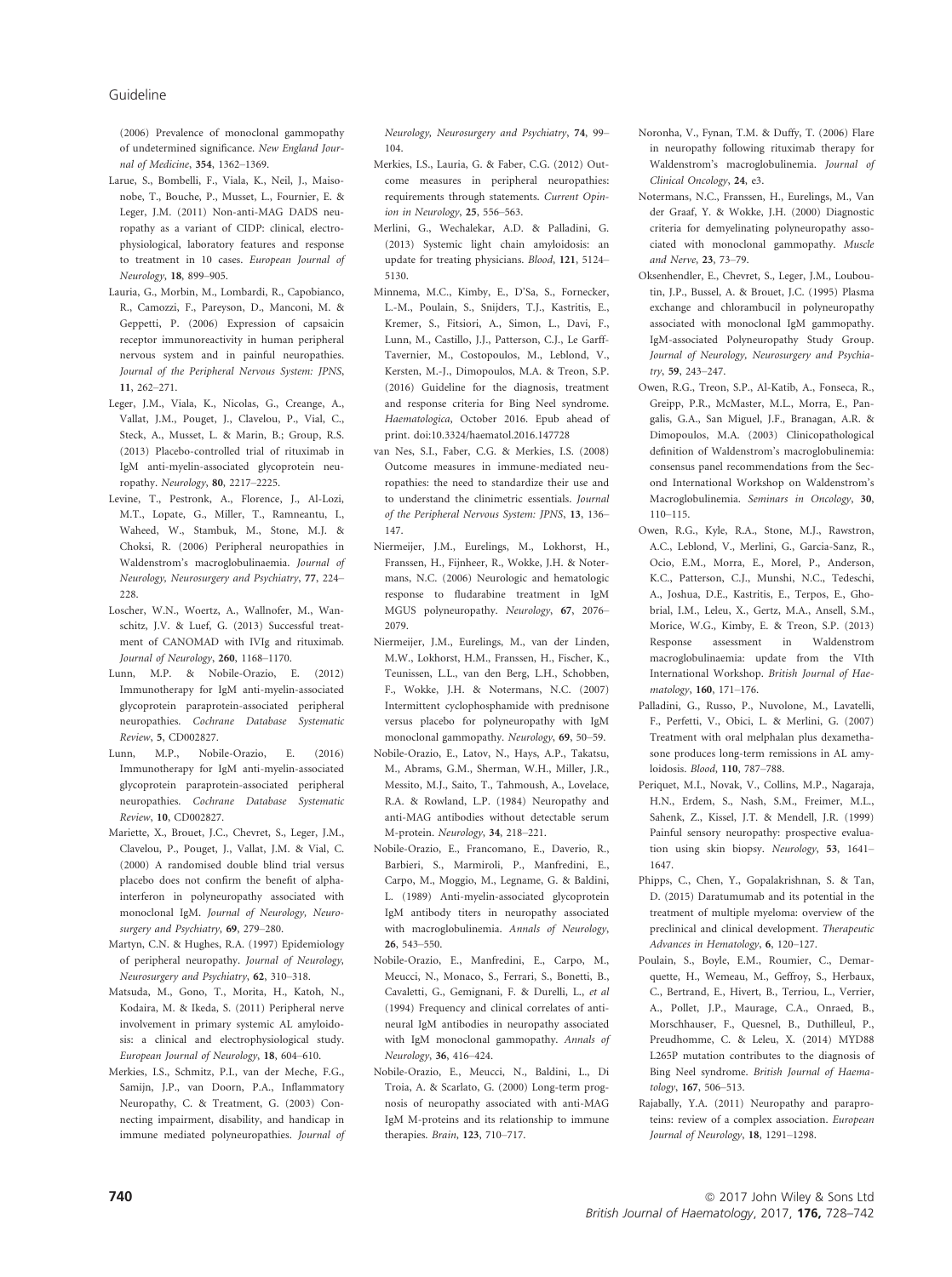- Rajkumar, S.V., Gertz, M.A. & Kyle, R.A. (1998) Prognosis of patients with primary systemic amyloidosis who present with dominant neuropathy. American Journal of Medicine, 104, 232–237.
- Renaud, S., Gregor, M., Fuhr, P., Lorenz, D., Deuschl, G., Gratwohl, A. & Steck, A.J. (2003) Rituximab in the treatment of polyneuropathy associated with anti-MAG antibodies. Muscle and Nerve, 27, 611–615.
- Renaud, S., Fuhr, P., Gregor, M., Schweikert, K., Lorenz, D., Daniels, C., Deuschl, G., Gratwohl, A. & Steck, A.J. (2006) High-dose rituximab and anti-MAG-associated polyneuropathy. Neurology, 66, 742–744.
- Riva, N., Faccendini, S., Lopez, I.D., Fratelli, A., Velardo, D., Quattrini, A., Gatti, R., Comi, G., Comola, M. & Fazio, R. (2014) Balance exercise in patients with chronic sensory ataxic neuropathy: a pilot study. Journal of the Peripheral Nervous System: JPNS, 19, 145–151.
- Sachchithanantham, S., Roussel, M., Palladini, G., Klersy, C., Mahmood, S., Venner, C.P., Gibbs, S., Gillmore, J., Lachmann, H., Hawkins, P.N., Jaccard, A., Merlini, G. & Wechalekar, A.D. (2016) European Collaborative Study Defining Clinical Profile Outcomes and Novel Prognostic Criteria in Monoclonal Immunoglobulin M-Related Light Chain Amyloidosis. Journal of Clinical Oncology. 10, 34:2037–45.
- Sala, E., Robert-Varvat, F., Paul, S., Camdessanche, J.P. & Antoine, J.C. (2014) Acute neurological worsening after Rituximab treatment in patients with anti-MAG neuropathy. Journal of the Neurological Sciences, 345, 224–227.
- Sanchorawala, V. & Seldin, D.C. (2007) An overview of high-dose melphalan and stem cell transplantation in the treatment of AL amyloidosis. Amyloid, 14, 261–269.
- Shaikh, F., Chan, A.C., Awan, O., Jerath, N., Reddy, C., Khan, S.A. & Graham, M.M. (2015) Diagnostic yield of FDG-PET/CT, MRI, and CSF cytology in non-biopsiable neurolymphomatosis as a heralding sign of recurrent non-Hodgkin's lymphoma. Cureus, 7, e319.
- Simmons, Z., Albers, J.W., Bromberg, M.B. & Feldman, E.L. (1993a) Presentation and initial clinical course in patients with chronic inflammatory demyelinating polyradiculoneuropathy: comparison of patients without and with monoclonal gammopathy. Neurology, 43, 2202– 2209
- Simmons, Z., Blaivas, M., Aguilera, A.J., Feldman, E.L., Bromberg, M.B. & Towfighi, J. (1993b) Low diagnostic yield of sural nerve biopsy in patients with peripheral neuropathy and primary amyloidosis. Journal of the Neurological Sciences, 120, 60–63.
- Smith, I.S. (1994) The natural history of chronic demyelinating neuropathy associated with benign IgM paraproteinaemia. A clinical and neurophysiological study. Brain, 117, 949–957.
- Stork, A.C., Notermans, N.C., Vrancken, A.F., Cornblath, D.R. & van der Pol, W.L. (2013) Rapid worsening of IgM anti-MAG

demyelinating polyneuropathy during rituximab treatment. Journal of the Peripheral Nervous System: JPNS, 18, 189–191.

- Streckmann, F., Zopf, E.M., Lehmann, H.C., May, K., Rizza, J., Zimmer, P., Gollhofer, A., Bloch, W. & Baumann, F.T. (2014) Exercise intervention studies in patients with peripheral neuropathy: a systematic review. Sports Medicine (Auckland, N. Z.), 44, 1289–1304.
- Tam, C., Grigg, A.P., Opat, S., Ku, M., Gilbertson, M., Anderson, M.A., Seymour, J.F., Ritchie, D.S., Dicorleto, C., Dimovski, B., Hedrick, E., Yang, J., Wang, L., Luo, L., Xue, L. & Roberts, A.W. (2015) The BTK inhibitor, Bgb-3111, is safe, tolerable, and highly active in patients with relapsed/ refractory B-cell malignancies: initial report of a phase 1 first-inhuman trial. Blood (ASH Annual Meeting Abstracts), 126, 832.
- Tatum, A.H. (1993) Experimental paraprotein neuropathy, demyelination by passive transfer of human IgM anti-myelin-associated glycoprotein. Annals of Neurology, 33, 502–506.
- Themistocleous, A.C., Ramirez, J.D., Serra, J. & Bennett, D.L. (2014) The clinical approach to small fibre neuropathy and painful channelopathy. Practical Neurology, 14, 368–379.
- Thomas, P.K. & King, R.H. (1974) Peripheral nerve changes in amyloid neuropathy. Brain, 97, 395–406.
- Thomas, S.K., Harb, W.A., Beck, J.T., Nashat, G., Palomba, M.L., Ansell, S.M., Eradat, H., Libby, E.N. III, Advani, R.H., Hajdenberg, J., Heffner, L.T., Hoffman, J., Vesole, D.H., Simov, L., Wyant, N., Brevard, J., O'Leary, J. & Agrawal, S. (2015) Preliminary results from a phase 1/2, open-label, dose-escalation clinical trial of IMO-8400 in patients with relapsed or refractory waldenstrom's macroglobulinemia. Blood (ASH Annual Meeting Abstracts), 126, 1540.
- Treon, S.P., Branagan, A.R., Hunter, Z., Santos, D., Tournhilac, O. & Anderson, K.C. (2004) Paradoxical increases in serum IgM and viscosity levels following rituximab in Waldenstrom's macroglobulinemia. Annals of Oncology, 15, 1481–1483.
- Treon, S.P., Hanzis, C.A., Ioakimidis, L.I., Patterson, C.J., Hunter, Z.R., Brodsky, P.S., Sheehy, P.S. & Manning, R.J. (2010) Clinical characteristics and treatment outcome of disease-related peripheral neuropathy in Waldenstrom's macroglobulinemia (WM). Journal of Clinical Oncology, 28, 15s.
- Treon, S.P., Tripsas, C.K., Meid, K., Patterson, C., Heffner, L.T., Eradat, H., Gregory, S.A., Thomas, S.K., Advani, R.H., Baz, R., Badros, A.Z., Matous, J., Murphy, T.J. & Ghobrial, I.M. (2013) Prospective, multicenter study of the Mtor inhibitor everolimus (RAD001) as primary therapy in Waldenstrom's macroglobulinemia. Blood (ASH Annual meeting abstracts), 122, 1822.
- Treon, S.P., Tripsas, C.K., Meid, K., Kanan, S., Sheehy, P., Chuma, S., Xu, L., Cao, Y., Yang, G.,

Liu, X., Patterson, C.J., Warren, D., Hunter, Z.R., Turnbull, B., Ghobrial, I.M. & Castillo, J.J. (2014) Carfilzomib, rituximab, and dexamethasone (CaRD) treatment offers a neuropathysparing approach for treating Waldenstrom's macroglobulinemia. Blood, 124, 503–510.

- Treon, S.P., Tripsas, C.K., Meid, K., Warren, D., Varma, G., Green, R., Argyropoulos, K.V., Yang, G., Cao, Y., Xu, L., Patterson, C.J., Rodig, S., Zehnder, J.L., Aster, J.C., Harris, N.L., Kanan, S., Ghobrial, I., Castillo, J.J., Laubach, J.P., Hunter, Z.R., Salman, Z., Li, J., Cheng, M., Clow, F., Graef, T., Palomba, M.L. & Advani, R.H. (2015a) Ibrutinib in previously treated Waldenstrom's macroglobulinemia. New England Journal of Medicine, 372, 1430–1440.
- Treon, S.P., Xu, L. & Hunter, Z.R. (2015b) MYD88 mutations and ibrutinib responses in Waldenstrom's Macroglobulinemia. New England Journal of Medicine, 373, 584–586.
- Vanhoutte, E.K., Faber, C.G., van Nes, S.I., Jacobs, B.C., van Doorn, P.A., van Koningsveld, R., Cornblath, D.R., van der Kooi, A.J., Cats, E.A., van den Berg, L.H., Notermans, N.C., van der Pol, W.L., Hermans, M.C., van der Beek, N.A., Gorson, K.C., Eurelings, M., Engelsman, J., Boot, H., Meijer, R.J., Lauria, G., Tennant, A. & Merkies, I.S. (2012) Modifying the Medical Research Council grading system through Rasch analyses. Brain, 135, 1639–1649.
- Viala, K., Stojkovic, T., Doncker, A.V., Maisonobe, T., Lenglet, T., Bruneteau, G., Musset, L., Neil, J., Leger, J.M. & Leblond, V. (2012) Heterogeneous spectrum of neuropathies in Waldenstrom's macroglobulinemia: a diagnostic strategy to optimize their management. Journal of the Peripheral Nervous System: JPNS, 17, 90–101.
- Vital, C., Vital, A., Bouillot-Eimer, S., Brechenmacher, C., Ferrer, X. & Lagueny, A. (2004) Amyloid neuropathy: a retrospective study of 35 peripheral nerve biopsies. Journal of the Peripheral Nervous System: JPNS, 9, 232–241.
- Weiss, M.D. & Becker, P. (2014) Paradoxical worsening of anti-myelin-associated glycoprotein polyneuropathy following rituximab. Muscle and Nerve, 49, 457–458.
- White, C.M., Hadden, R.D., Robert-Lewis, S.F., McCrone, P.R. & Petty, J.L. (2015) Observer blind randomised controlled trial of a tailored home exercise programme versus usual care in people with stable inflammatory immune mediated neuropathy. BMC Neurology, 15, 147.
- Willison, H.J., Chancellor, A.M., Paterson, G., Veitch, J., Singh, S., Whitelaw, J., Kennedy, P.G. & Warlow, C.P. (1993) Antiglycolipid antibodies, immunoglobulins and paraproteins in motor neuron disease: a population based case-control study. Journal of the Neurological Sciences, 114, 209–215.
- Willison, H.J., O'Leary, C.P., Veitch, J., Blumhardt, L.D., Busby, M., Donaghy, M., Fuhr, P., Ford, H., Hahn, A., Renaud, S., Katifi, H.A., Ponsford, S., Reuber, M., Steck, A., Sutton, I., Schady, W., Thomas, P.K., Thompson, A.J., Vallat, J.M. & Winer, J. (2001) The clinical and laboratory